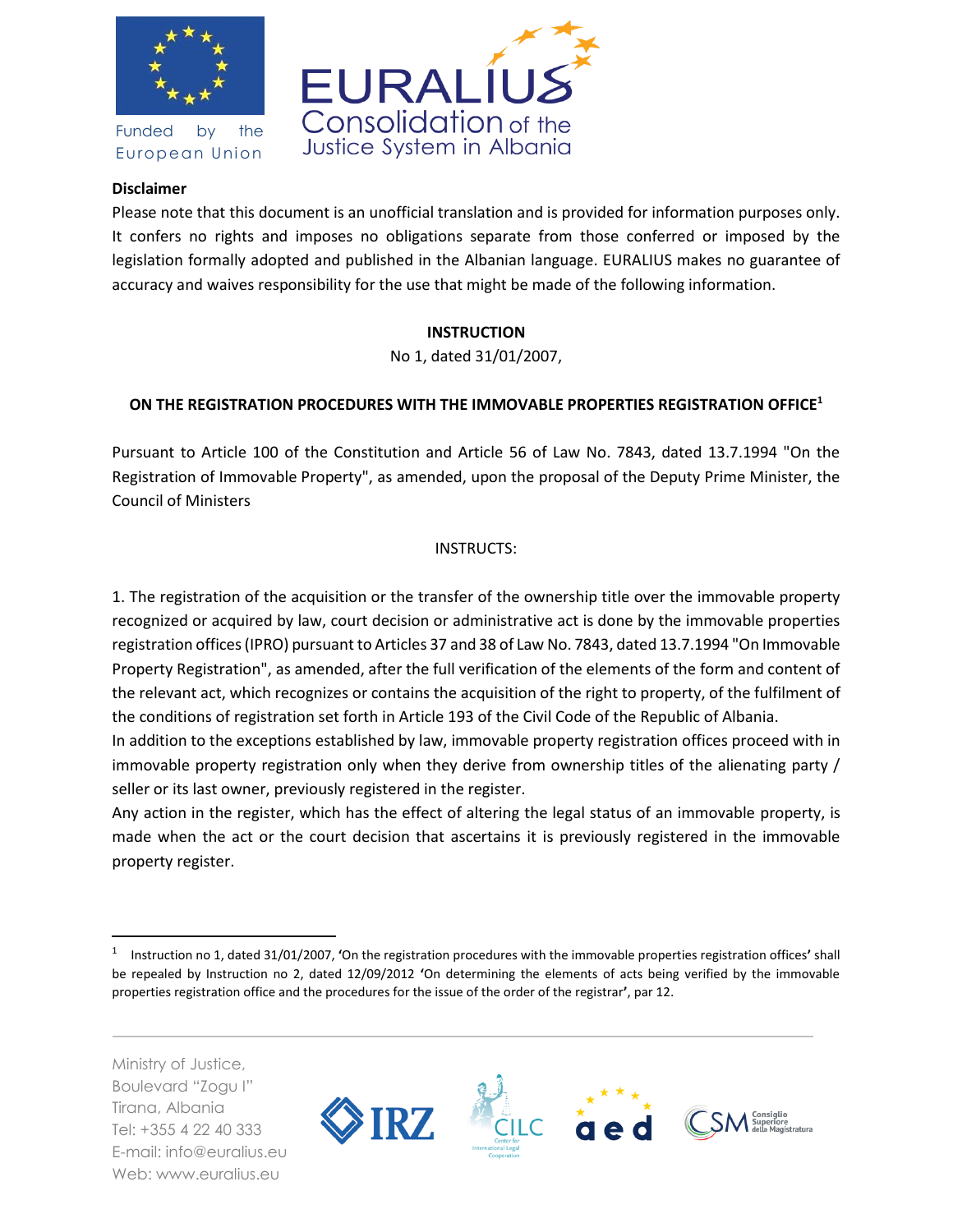

2. In order to verify the elements of the form and content of judicial decisions, the employees of IPRO, who process the individual registration requests, proceed by verifying, according to Annex 1 of this Instruction:

- a) if the court decision has become final in accordance with Article 451 of the Code of Civil Procedure.
- b) Judicial decisions, data on the lawsuit attachment, as well as those for the temporary execution are registered even though they have not become final because they do not cause the acquisition or transfer of the right of ownership.
- c) if at least one of the parties to the dispute (or the bequeather of the litigant, pursuant to Articles 165 and 316 of the Civil Procedure Code) appears in the immovable property registers administered by the IPRO, the owner of the property, upon which the court has disposed of by a decision (Articles 18 and 90 of the Code of Civil Procedure).
- d) If the property on which the court has disposed of, according to the decision, is appearing as state property or on behalf of a public institution or entity, it is proceeded by verifying whether that institution or public entity that has had the property right over the property has been a party to the trial (Articles 18 and 90 of the Code of Civil Procedure) as well as the State Advocacy (Article 79 / a of the Code of Civil Procedure, letter "a" of point 1 of Article 1 of Law No. 8551, dated 18.11.1999 "On State Advocacy ").
- e) if during the trials contesting the decision of the Commission for Restitution and Compensation of Property / State Committee for Restitution and Compensation of Property / Local Property Restitution and Compensation Commissions or the Property Restitution and Compensation Agency, the owner has been summoned as a litigant in trial (or his heirs), on whose behalf the property registered in the immovable property register (Articles 18 and 90 of the Code of Civil Procedure) appears.
- f) If the property is a state-owned property or on behalf of an institution or public entity, it is proceeded with the verification whether the institution or public entity that owns the property and the State Advocate have been a party to the trial.
- $\varsigma$ ) if in the trial, surrounding the objection of the procedures or contract of sale of public / state assets, carried out by the National Privatization Agency / Directorate of Administration and Sale of Public Property in the Ministry of Finance, the interested institution or public entity which have the right of ownership over immovable property, and / or the State Advocate, have been summoned as a party to the trial,
- g) d) if, in the ordering provisions of the decision, property data, as immovable property, are complete and permit registration of the decision.

3. For the verification of elements of the form and content of the notarial acts, the employees of the IPRO, who process the individual registration requirements, proceed by verifying, according to Annex 2 of this Instruction:

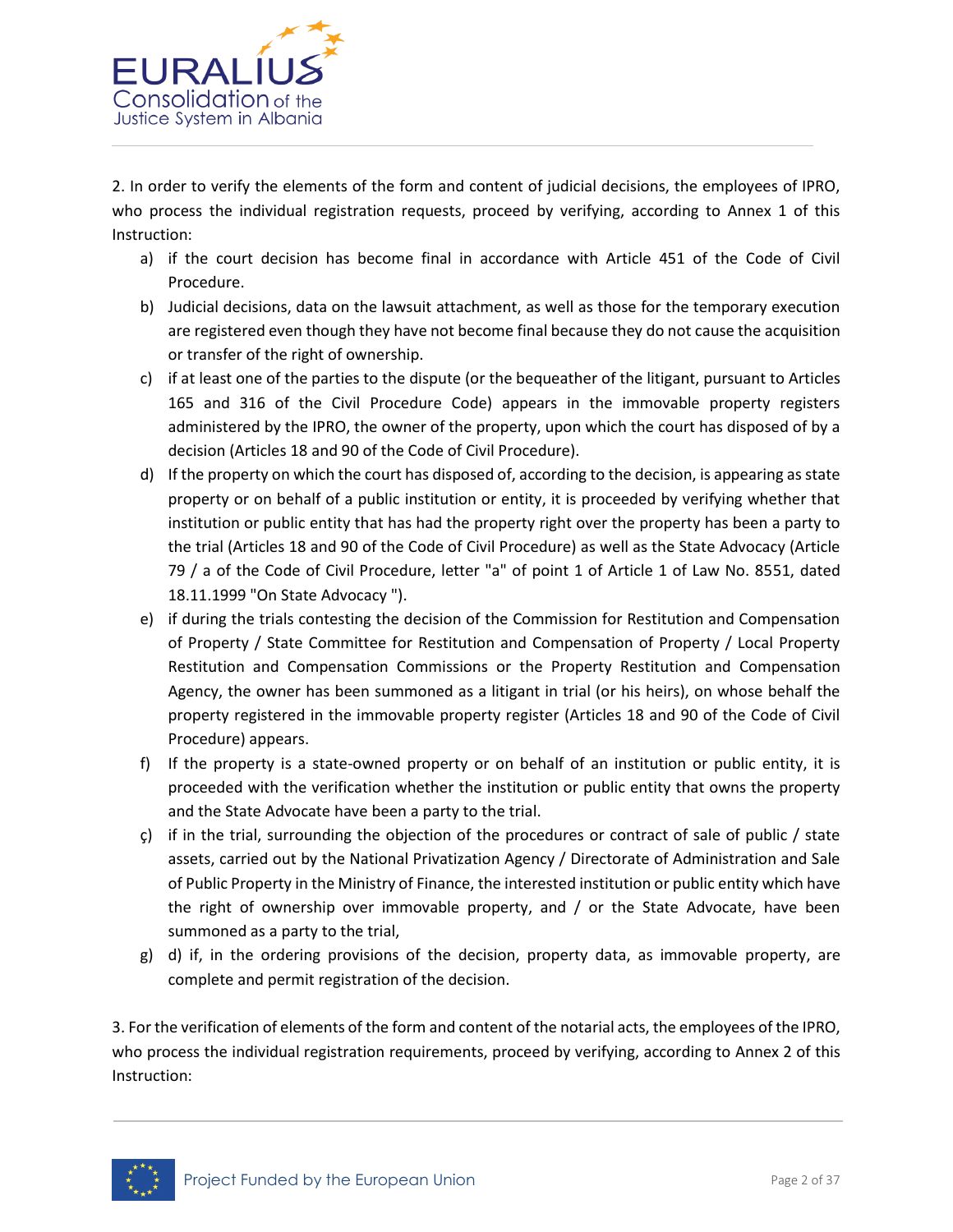

a) the elements of the form, in accordance with Law No. 7829, dated 1 June 1994 "On Notary", as amended, and, as appropriate, by relevant laws and by-laws;

b) the authenticity of the existing immovable property registration, as the scope of the application for registration, on behalf of the alienating party, mentioned in the notarial act;

c) if in the notarial act, the data on property, as immovable property, are complete and permit its registration.

4. When an act that recognizes or contains the acquisition of a right of ownership is an administrative act, employees of IPRO processing their individual registration applications proceed by verifying, according to Annex 3 of this Instruction:

a) the elements of the form, in accordance with the definitions in Part VI of the Code of Administrative Procedures, and the relevant laws or subordinate legal acts that regulate their regime;

b) the existence of possible existing immovable property registration that is the scope of a request for registration in favor of other natural or legal persons other than the parties defined in the administrative act, which have not been party to the administrative proceedings;

c) if in the administrative act, the data on property, as immovable property, are complete and permit its registration.

5. Registration applications are rejected in the following cases:

a) When the court decision has not become final in accordance with letters "a", "b" and "ç" of Article 510 of the Code of Civil Procedure;

b) when, pursuant to the last paragraph of Article 193 of the Civil Code, the court, in issuing the decision, is recoursed to upon request or a claim is filed with it and it results, according to the decision, that it was recoursed to upon request, except the cases of opening the inheritance;

c) When in the ordering part of the court decision, it is determined that the legal ownership over the property is established, according to article 388 of the Code of Civil Procedure, except for cases before the date of entry into force of the Code of Civil Procedure (1 November 1994), unless it overlaps with other titles;

ç) When, pursuant to Article 451 / a of the Code of Civil Procedure, the litigant does not appear to be the owner of the property, according to letter "b" of point 2 of this Instruction;

d) When pursuant to Article 451 / a of the Code of Civil Procedure, the public institution / body and / or the State Advocate have not been summoned as a party to the trial under the second paragraph of letter "b" of point 2 of this Instruction, except when the decision was made before the entry into force of Law No. 8551, dated 18.11.1999 "On State Advocacy";

dh) When, pursuant to Article 451 / a of the Code of Civil Procedure, the owner has not been summoned as a litigant pursuant to letter "c" of point 2 of this Instruction or when the institution or public body and the State Advocate have not been summoned as a party to the trial, according to the second paragraph of letter "c" of point 2 of this instruction, except when the decision was given before the entry into force of law no. 8551, dated 18.11.1999 "On state advocacy";

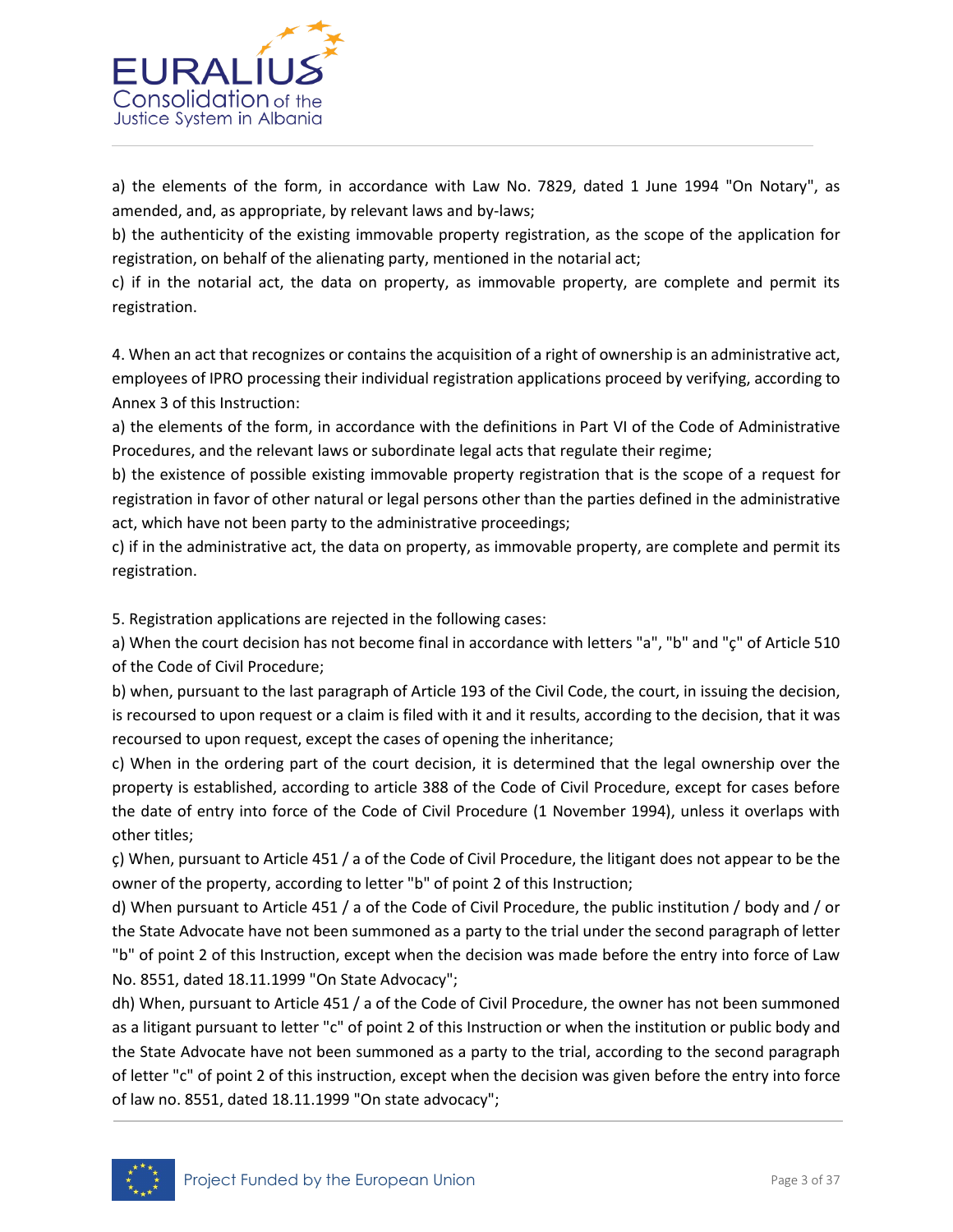

e) When, pursuant to Article 451 / a of the Code of Civil Procedure, the persons mentioned in letter "ç" of point 2 of this Instruction have not been summoned as a party to the trial;

ë) When, property data are incomplete and do not specify, at least, the boundaries and geographic position of immovable property (property location / registration number in mortgage or cadastral records of property, property boundaries and / or surfaces), according to par 2 letter "d", 3 letter "c" and 4 letter "c" of this instruction;

f) When in notarial acts:

i) the formal elements, as per Annex 2 of this Instruction, are not met;

ii) the alienator does not appear to be the owner of the property in question in the immovable property registers administered by the IPRO.

g) When in administrative acts:

i) the legal deadlines for appeal, administrative and judicial, have not been completed;

ii) the form elements, as per Annex 3 of this Instruction, are not met;

iii) there are registrations of ownership over the immovable properties in favour of other natural or legal persons, according to letter b of point 4 of this Instruction.

gj) When, pursuant to Article 9 of Law No. 7843, dated 13.7.1994 "On Immovable Property Registration", as amended, the documents submitted for registration, although valid, create overlapping, with a previously registered property.

6. For verifying the elements of the form and content of judicial decisions, notarial acts or administrative acts, employees of IPRO, processing individual registration requests, complete the verification form, according to the model given in appendices 1, 2 or 3, attached to this Instruction, for each application for registration. The verification form shall, in each case, reflect the findings of the IPRO employee for each of the verification cases as set out in points 2, 3 and 4 of this Instruction. At the end of the form, the IPRO employee completes, in writing, clearly legible and without correction, the proposal to accept or not the application for registration, is signed and passed to the IPRO head.

7. When, based on point 6 of this Instruction, it is proposed to accept the request, then the application is registered and the applicant is provided with the documentation, which certifies the registration according to the procedures and deadlines in force.

8. Where, pursuant to paragraphs 5 and 6 of this Instruction, the rejection of the application for registration is proposed, the full file of proceedings, together with the text of the rejection proposal, according to Annex 5 to this Instruction, shall be passed by the Registrar-in-chief. The order must contain the reference for the reason for the refusal, in accordance with the specific letter of point 5 of this Instruction. Upon the approval of the order, the applicant shall be provided with a unique copy of the file's documentation and the instruction on the right, instances, deadlines for filing, and orientation in each case for the correct manner of fulfilling the grounds for refusal.

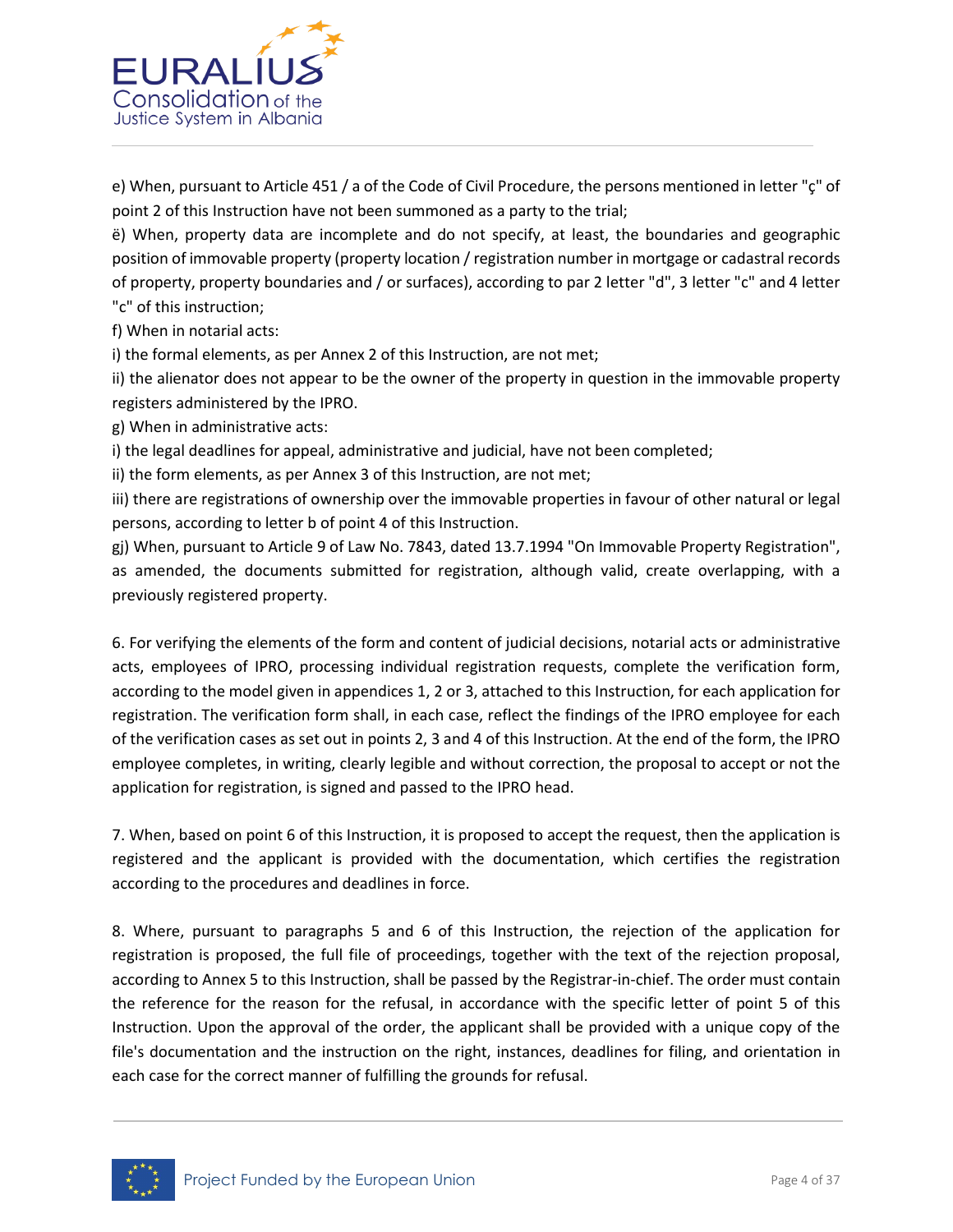

9. When deciding to reject the application for registration based on letters "d", "dh" or "ë" of point 5 of this Instruction, the local IPRO head of department is obliged to send a full copy of the file, with a cover letter, to the institution or public entity (when this is identified) and State Advocacy. Copies of the protocol documents addressed to the institution or public entity and the State Advocacy are attached to the file of the practice.

10. Any other sub-legal act that contravenes this instruction is abrogated.

11. The Minister of Justice, the Central Immovable Property Registration Office and the local immovable property registration offices are tasked with the implementation of this decision.

This instruction shall enter into effect following its publication in the Official Journal.

PREMIER **Sali Berisha**

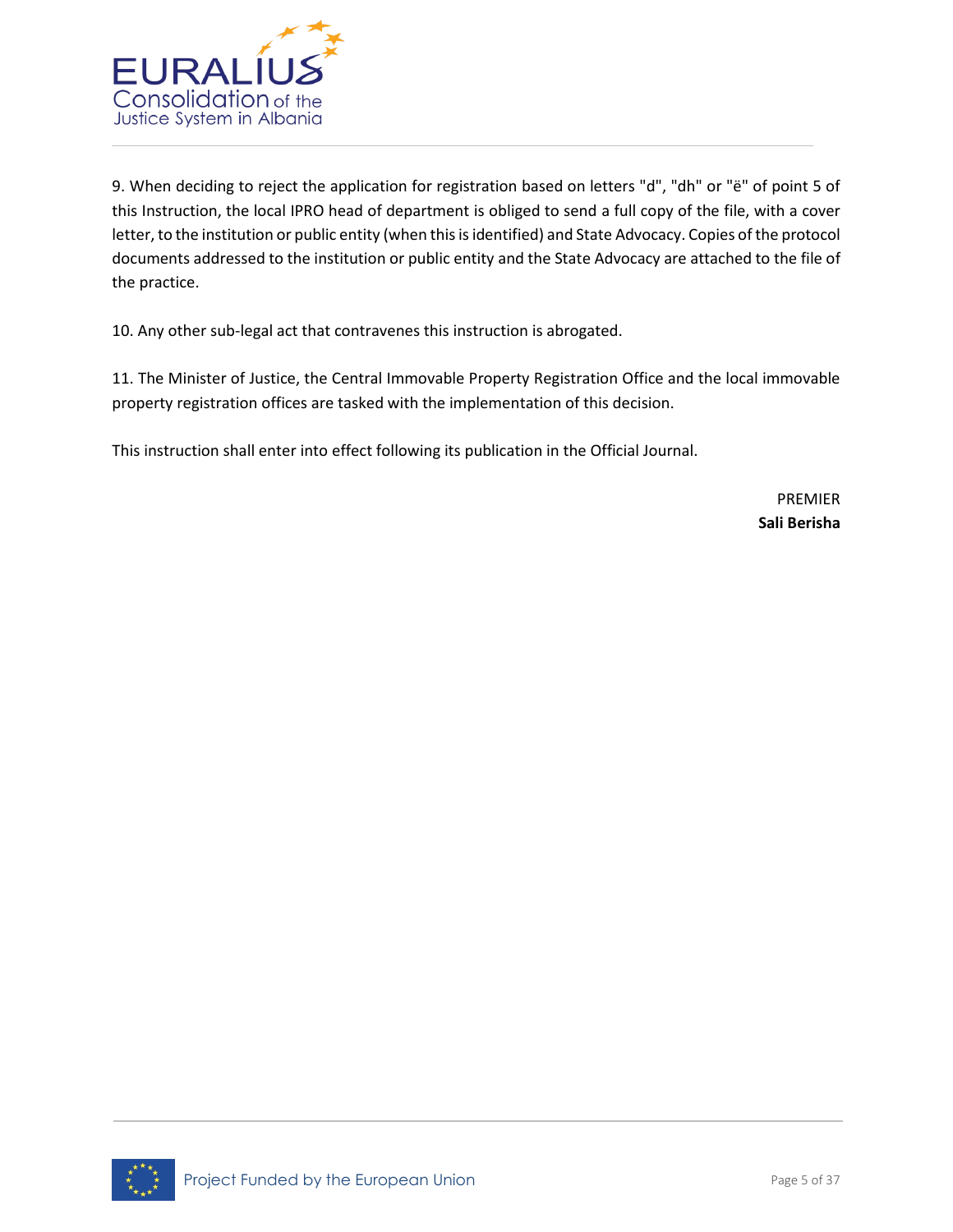

| Annex 1                                                                 |                                                                 |                       |
|-------------------------------------------------------------------------|-----------------------------------------------------------------|-----------------------|
| <b>REQUEST</b>                                                          | No.                                                             |                       |
| <b>FOR REGISTRATION</b>                                                 | <b>ISSUE OF CERTIFICATE</b>                                     | <b>COPY</b>           |
| (PROPERTY RECOGNISED OR ACQUIRED BY JUDICIAL DECISION)                  |                                                                 | No stamped in advance |
| IMMOVABLE PROPERTY REGISTRATION OFFICE                                  |                                                                 |                       |
| <b>1. REQUESTER</b> (The requester fills in points $1 - 5$ of the form) |                                                                 |                       |
| NAME, FATHER'S NAME, SURNAME                                            |                                                                 | <b>SIGNATURE</b>      |
| ADDRESS (to be specified with the reference buildings, facilities bars) |                                                                 |                       |
| <b>ALTERNATIVE ADDRESS</b>                                              |                                                                 |                       |
| Identification document                                                 | Tel/fax/e-mail:                                                 |                       |
| No                                                                      | dated $\frac{1}{\sqrt{2}}$ alternative Tel/fax/e-mail or mobile |                       |
| 2. SUBJECT MATER OF THE REQUEST                                         |                                                                 |                       |

**3. INFORMATION ON THE PROPERTY FROM THE CARD** (to be filled out, as appropriate, by the requester or IPRO)

| No CZ                   | No property | Volume | Page |
|-------------------------|-------------|--------|------|
| Address of the property |             |        |      |

**4. Documents attached to the request** *(Documents are denominated by numbers one after the other making use of the following data. Copies of the documents have to mentioned and numbered separately. If originals and a certified copy are handed over, it means, as a rule, that the original shall be returned. If no certified copy is handed over, the original shall be retained and maybe damaged in the course of use. ATTACH THE ANNEX 1/1 WITH THE FULL LIST, DATE AND SIGNATURE IF SPACE IS MISSING.* 

| No | Type of act (judicial decision, other $\vert$ No of act | Date of act | Issuing institution |
|----|---------------------------------------------------------|-------------|---------------------|
|    | acts)                                                   |             |                     |
|    |                                                         |             |                     |
|    |                                                         |             |                     |
|    |                                                         |             |                     |
| 4  |                                                         |             |                     |

5. Natural or legal person **to be entered into the Register** *(give out the full name (name, father's name, surname). In the event of a private legal entity, give the type (sha, shpk etc) number and date of register, NIPT number and the territory for a foreign legal entity)*

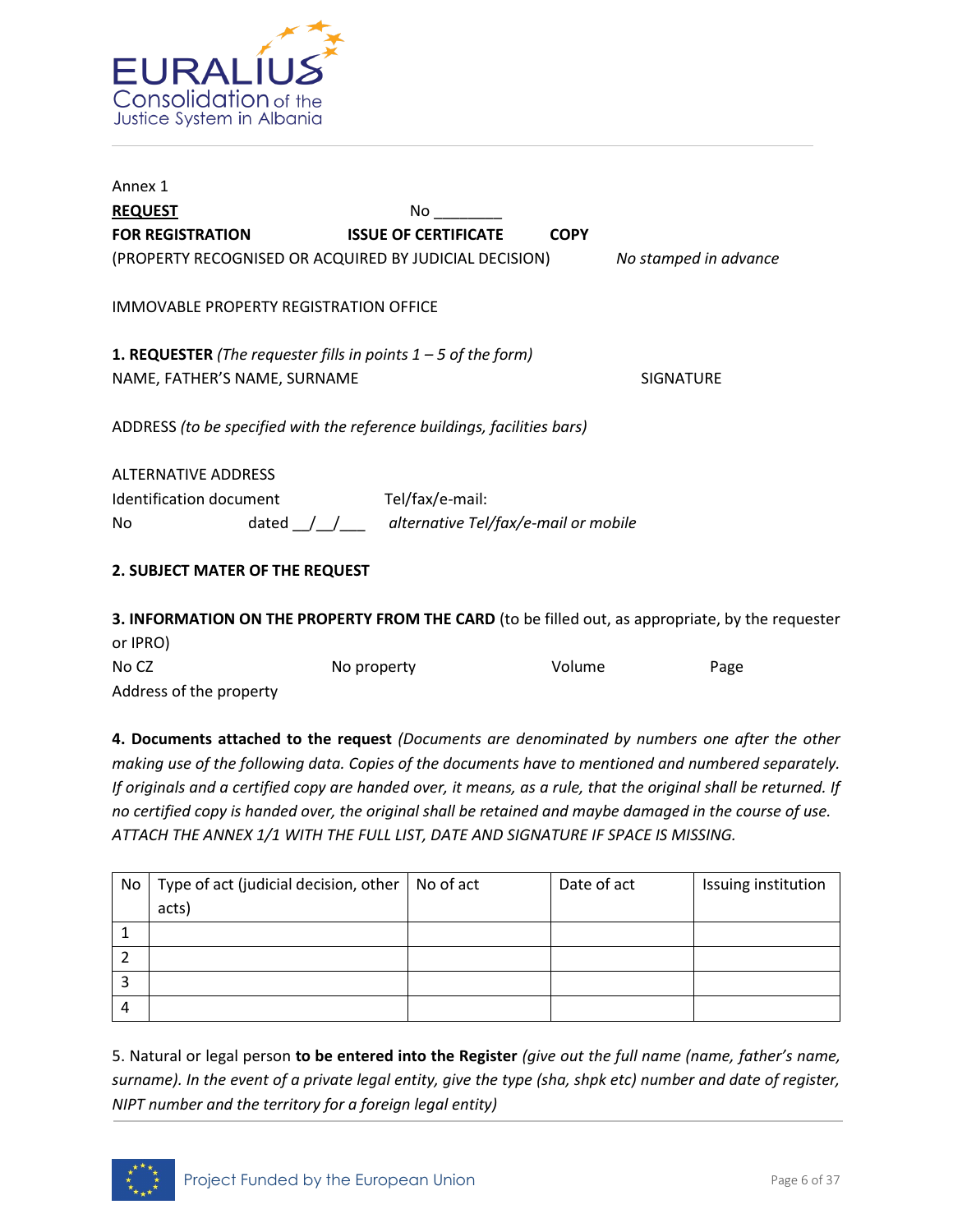

**6. ADMITTING EMPLOYEE** Date of admission (d) (m) (y) (time) *(Date and time of admission and seal of IPRO shall be marked in 3 copies of the form, one of which shall be returned to the requester as a filing evidence)* 

| Name  | Surname | signature | Seal |
|-------|---------|-----------|------|
| $  -$ |         |           |      |

#### Position:\_\_\_\_

I CERTIFY THAT THE DOCUMENTS BEING PRODUCED FOR REGISTRATION ARE CORRECT AND LEGALLY ADMISSIBLE AND THEY WERE TAKEN OVER.

#### **7. PAYMENT FOR REGISTRATION**

| TYPE OF FEE    | <b>DATE</b> | DATE              | OF. | NR I    | OF   FINE IN   TOTAL |             | <b>TAX</b> | <b>TOTAL</b>   |
|----------------|-------------|-------------------|-----|---------|----------------------|-------------|------------|----------------|
| <b>SERVICE</b> | OF DOC      | <b>SUBMISSION</b> |     | DAYS IN | <b>DAYS</b>          | <b>FINE</b> |            | <b>PAYMENT</b> |
|                |             | <b>WITH IPRO</b>  |     | DEFAULT |                      |             |            |                |
|                |             |                   |     |         |                      |             |            |                |
|                |             |                   |     |         |                      |             |            |                |
|                |             |                   |     |         |                      |             |            |                |

Fee + Fine + Tax

#### **8. PAYMENT FOR THE CERTIFICATE / COPY OF DOCUMENTS**

| CERTIFICATE / COPY | <b>NO</b> | FEE | <b>TOTAL</b> |
|--------------------|-----------|-----|--------------|
|                    |           |     |              |
|                    |           |     |              |

#### **GRANT TOTAL**

Seal and signature of cashier

#### **9. TRANSACTIONS WITH IPRO**

| Verification act 1 | Transactions in   Transactions |          | Placing reg no | Entering<br>into | Manual       |
|--------------------|--------------------------------|----------|----------------|------------------|--------------|
| Date               | Indicative map                 | with KPP |                | computer         | Registration |
|                    | Date                           | Date     | No             |                  |              |
|                    |                                |          |                |                  |              |
| Entry              | Entry                          | Entry    | Date           | Date             | Date         |
| Outgoing           | Outgoing                       | Outgoing |                |                  |              |

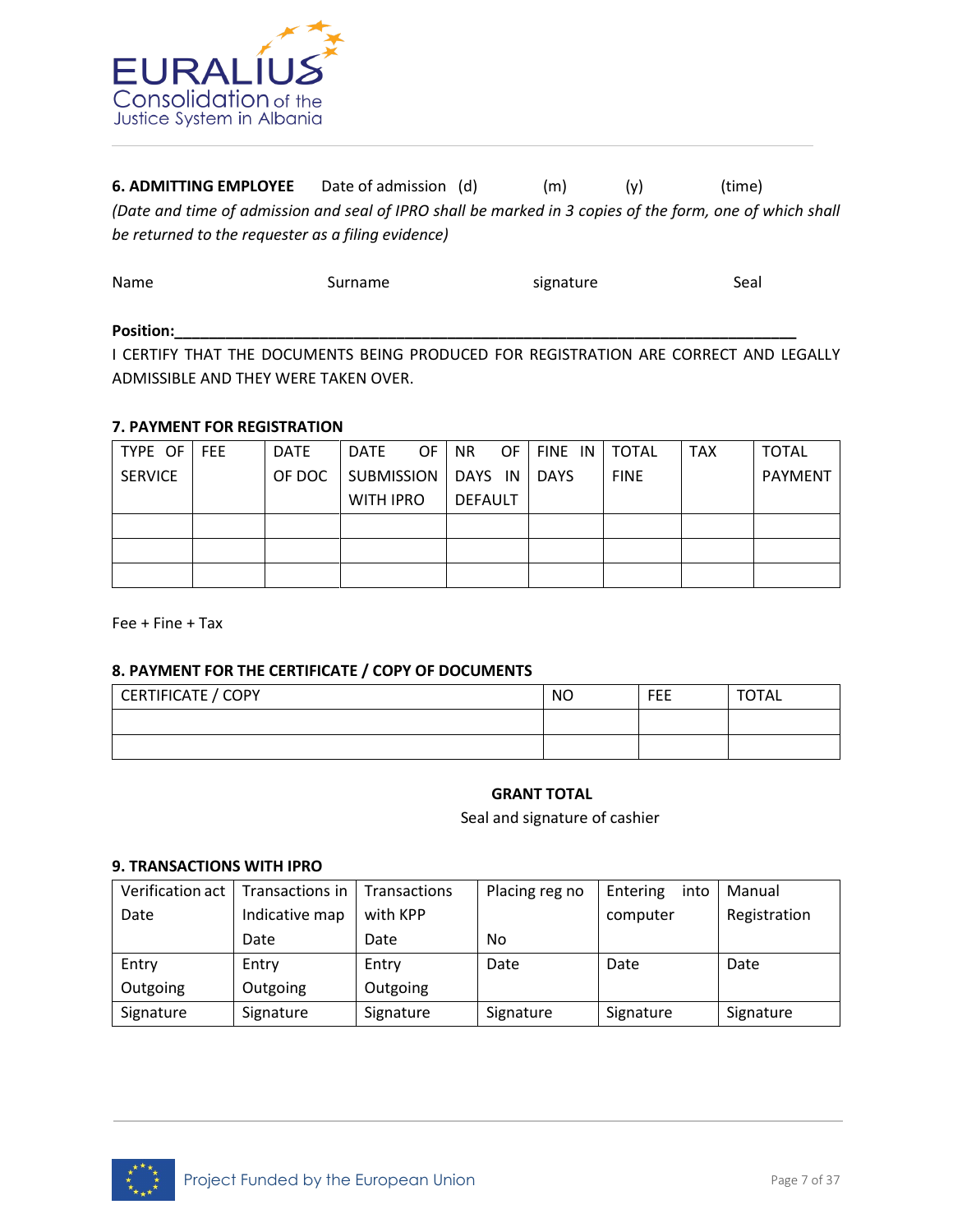

## **10. VERIFICATIONS OF JUDICIAL DECISION** (Place X in the respective box)

| <b>No</b> | <b>RUBRICS</b>                                                                     | <b>EVALUATION</b> |  |
|-----------|------------------------------------------------------------------------------------|-------------------|--|
| 10.1      | Judicial decision has become final according to 451 of CPC YES NO                  |                   |  |
| 10.2      | Judicial decision is a decision for lawsuit attachment under Articles 202 and the  |                   |  |
|           | following of CPC                                                                   |                   |  |
| 10.3      | Judicial decision is a decision for temporary enforcement under Articles 388-      |                   |  |
|           | 390 of CPC                                                                         |                   |  |
| 10.4      | Judicial decision is a decision on the establishment of fact according to Articles |                   |  |
|           | 388-390 CPC                                                                        |                   |  |
| 10.5      | The court has been recoursed to upon request or lawsuit                            |                   |  |
| 10.6      | DECISION DETERMINES ACQUISITION OF PROPERTY UPON INHERITANCE                       |                   |  |
|           | a) Decision is an inheritance certificate                                          |                   |  |
|           | b) Litigating party (or bequeather) in the above case is a private party and       |                   |  |
|           | appears as an owner in the immovable property register                             |                   |  |
|           | c) The private or public party appearing as an owner in the immovable              |                   |  |
|           | properties register and / or State Advocate was summoned as a litigating party     |                   |  |
|           | in proceedings under the law no 8551                                               |                   |  |
| 10.7      | DECISION HAS AS SUBJECT MATTER CONTESTING THE DECISION OF THE                      |                   |  |
|           | COMMISSION OF RESTITUTION AND COMPENSATION OF PROPERTIES                           |                   |  |
|           | a) Owner or his successors have been summoned as litigant parties if the           |                   |  |
|           | property being requested to be registered is a private property                    |                   |  |
|           | b) Public institution/entity owning the property being requested to be             |                   |  |
|           | registered is summoned as litigant party in proceedings                            |                   |  |
|           | c) State's Advocate has been summoned as litigant party in proceedings             |                   |  |
| 10.8      | The geographical position of the property being requested to be registered is      |                   |  |
|           | clearly stated in the ordering part of the decision                                |                   |  |

**11. PROPOSAL OF EMPLOYEE** (to be filled out in clear writing, without overlapping or spaces in-between the lines.

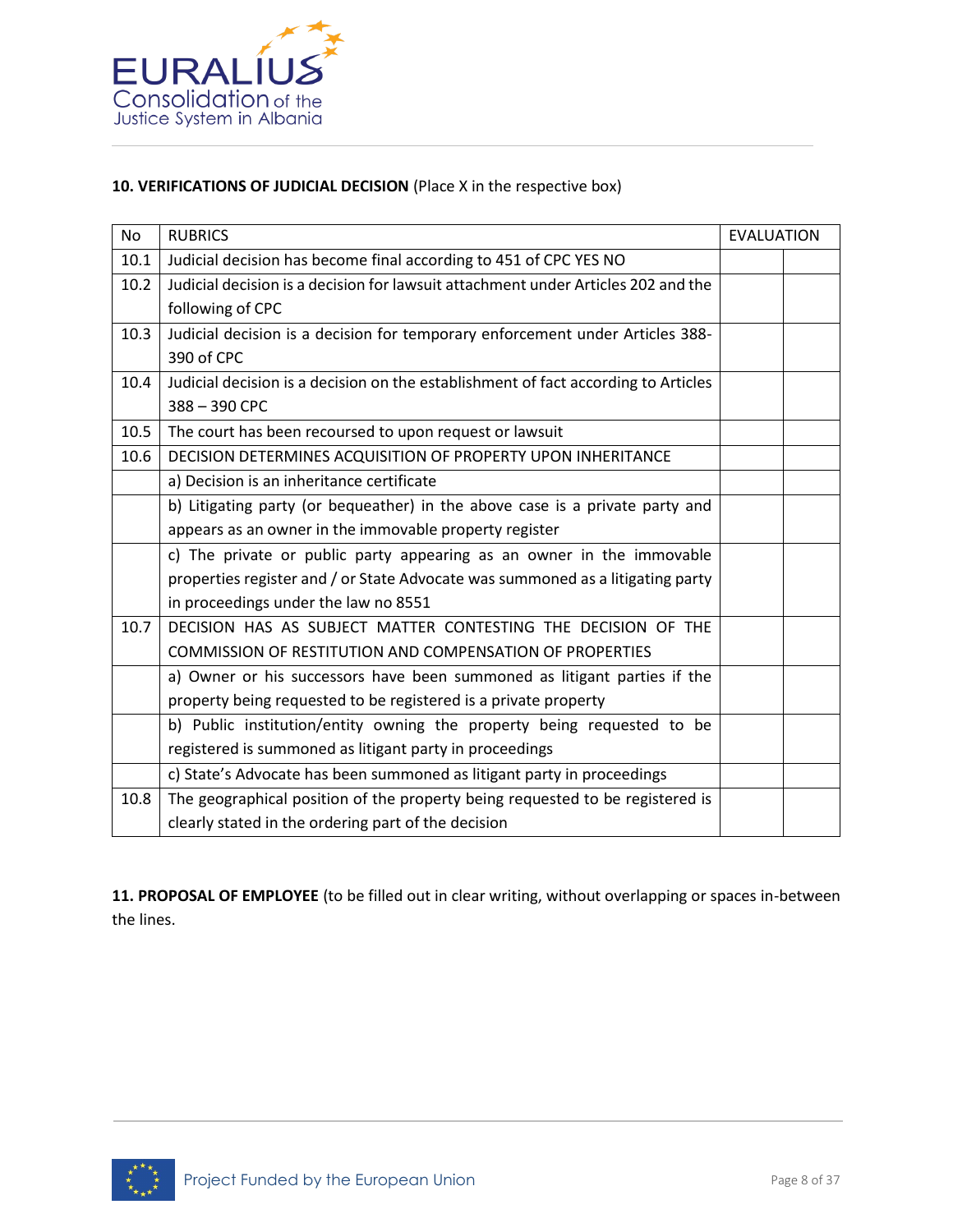

Cooperating employees:

| Name                             | Surname                                                                                                                        | Position    | Date                    | Signature                            |
|----------------------------------|--------------------------------------------------------------------------------------------------------------------------------|-------------|-------------------------|--------------------------------------|
|                                  |                                                                                                                                |             |                         |                                      |
| Name                             | Surname                                                                                                                        | Position    | Date                    | Signature                            |
|                                  |                                                                                                                                |             |                         |                                      |
| Name                             | Surname                                                                                                                        | Position    | Date                    | Signature                            |
| <b>12. DECISION OF REGISTRAR</b> | No                                                                                                                             | Dated $/ /$ |                         |                                      |
| <b>Request ADMITTED</b>          |                                                                                                                                |             | <b>Request REJECTED</b> |                                      |
| Request registered with          |                                                                                                                                |             |                         | File passed on to Registrar in Chief |
| No                               |                                                                                                                                |             |                         |                                      |
| Date                             |                                                                                                                                |             |                         |                                      |
|                                  | I CERTIFY THAT I HAVE VERIFIED THE REGISTRATION / ISSUE OF CERTIFICATE AS APPROPRIATE AND IN<br><b>ACCORDANCE WITH THE LAW</b> |             |                         |                                      |

REGISTRAR (or authorised person) Date many metal base in the Date many metal of the Date many metal of the Date many metal of the Ref. of the Date many metal of the Date many metal of the Date many metal of the Date many m *(signature and seal)* 

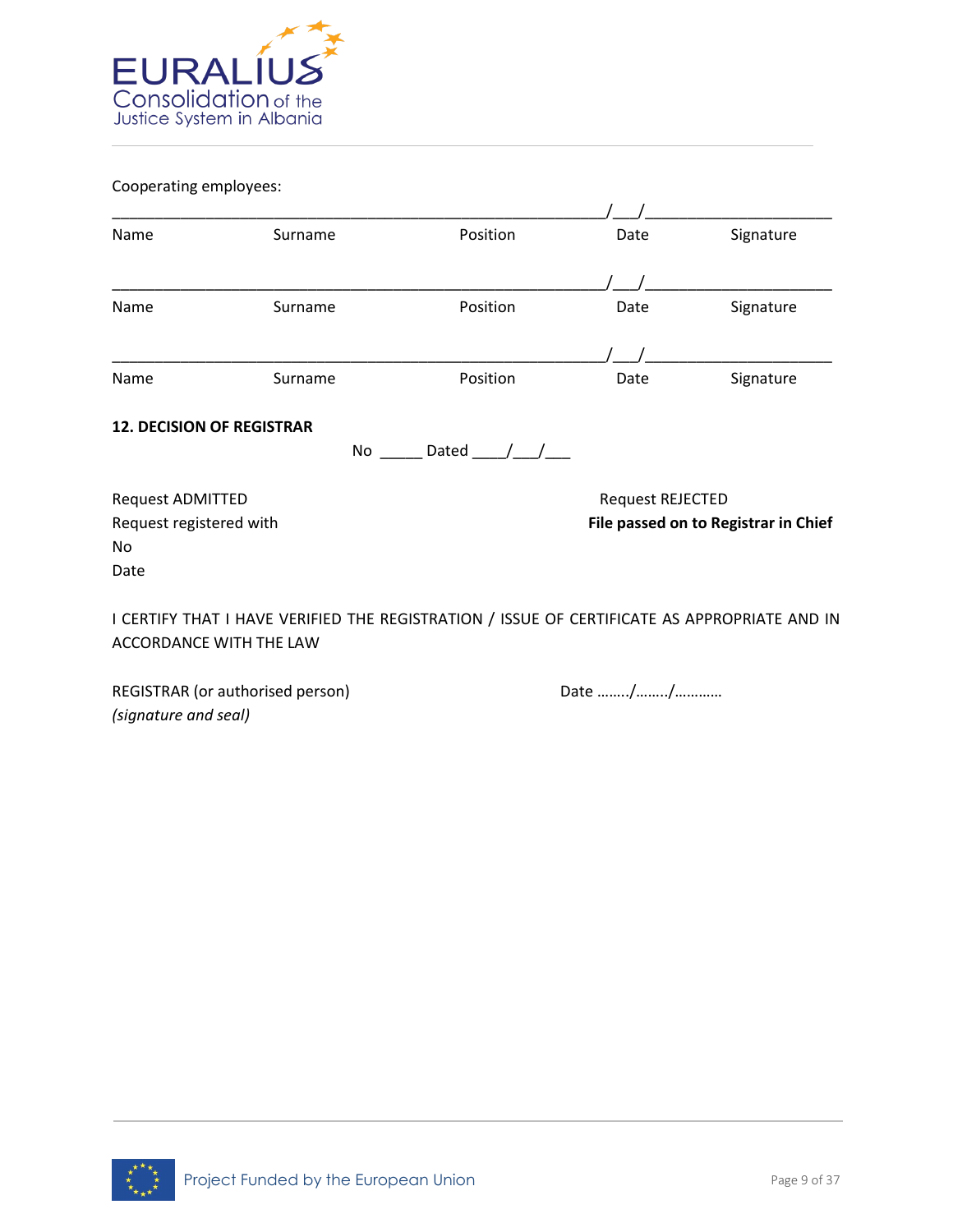

| Annex 2                                                                                                 | <b>REQUEST</b>                                                  | No.                   |
|---------------------------------------------------------------------------------------------------------|-----------------------------------------------------------------|-----------------------|
| <b>FOR REGISTRATION</b>                                                                                 | <b>ISSUE OF CERTIFICATE</b>                                     | <b>COPY</b>           |
| (PROPERTY RECOGNISED OR ACQUIRED BY JUDICIAL DECISION)                                                  |                                                                 | No stamped in advance |
| IMMOVABLE PROPERTY REGISTRATION OFFICE                                                                  |                                                                 |                       |
| <b>1. REQUESTER</b> (The requester fills in points $1 - 5$ of the form)<br>NAME, FATHER'S NAME, SURNAME |                                                                 | <b>SIGNATURE</b>      |
| ADDRESS (to be specified with the reference buildings, facilities bars)                                 |                                                                 |                       |
| <b>ALTERNATIVE ADDRESS</b>                                                                              |                                                                 |                       |
| Identification document                                                                                 | Tel/fax/e-mail:                                                 |                       |
| No                                                                                                      | dated $\frac{1}{\sqrt{2}}$ alternative Tel/fax/e-mail or mobile |                       |
| 2. SUBJECT MATER OF THE REQUEST                                                                         |                                                                 |                       |
| .                                                                                                       | .                                                               |                       |

**3. INFORMATION ON THE PROPERTY FROM THE CARD** (to be filled out, as appropriate, by the requester or IPRO) No CZ No property No volume Page Address of the property

**4. Documents attached to the request** *(Documents are denominated by numbers one after the other making use of the following data. Copies of the documents have to mentioned and numbered separately. If originals and a certified copy are handed over, it means, as a rule, that the original shall be returned. If no certified copy is handed over, the original shall be retained and maybe damaged in the course of use. ATTACH THE ANNEX 1/1 WITH THE FULL LIST, DATE AND SIGNATURE IF SPACE IS MISSING.* 

| No | Type of act (judicial decision, other $\vert$ No of act | Date of act | Issuing institution |
|----|---------------------------------------------------------|-------------|---------------------|
|    | acts)                                                   |             |                     |
|    |                                                         |             |                     |
|    |                                                         |             |                     |
|    |                                                         |             |                     |
| 4  |                                                         |             |                     |

5. Natural or legal person **to be entered into the Register** *(give out the full name (name, father's name, surname). In the event of a private legal entity, give the type (sha, shpk etc) number and date of register, NIPT number and the territory for a foreign legal entity)*

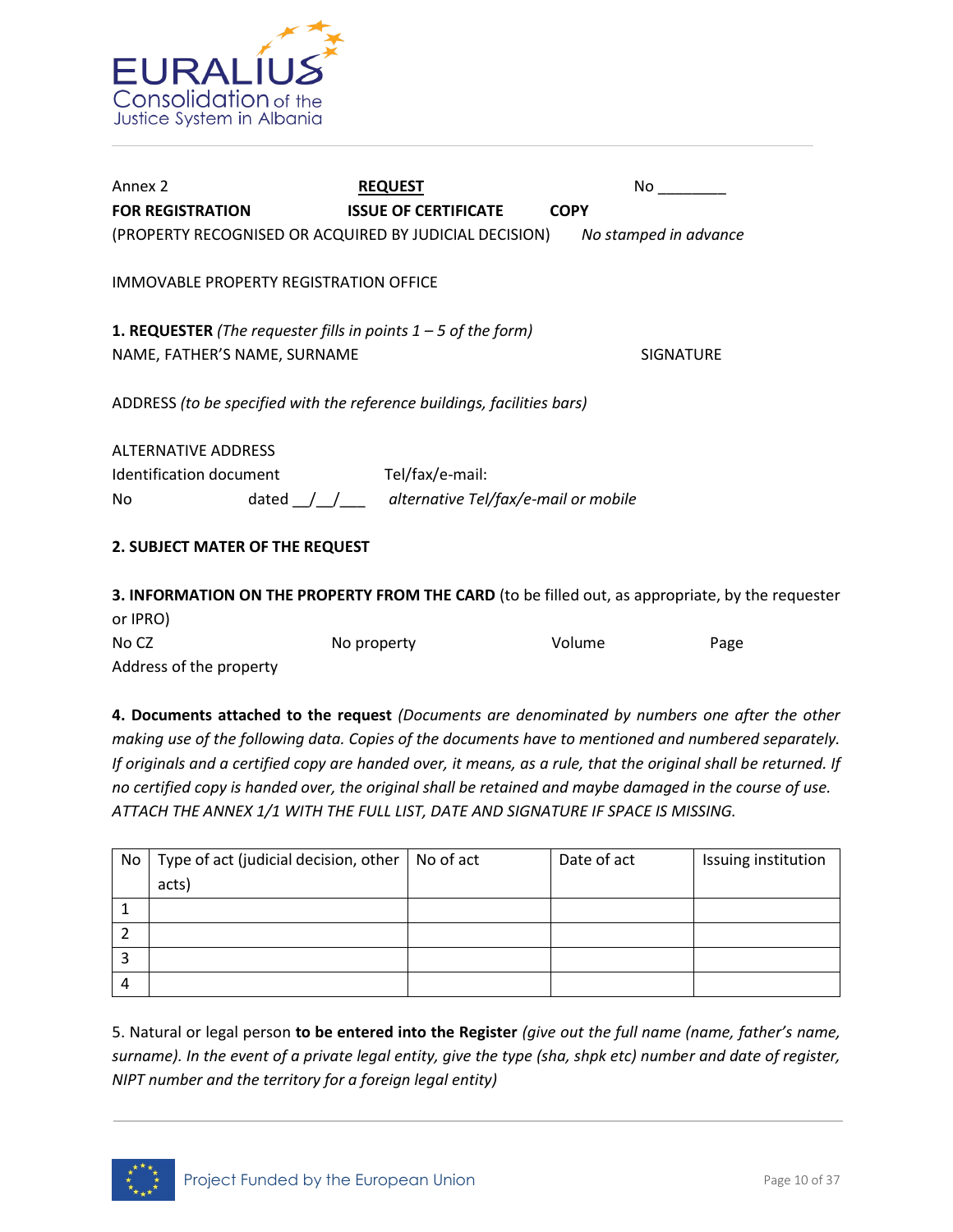

**6. ADMITTING EMPLOYEE** Date of admission (d) (m) (y) (time) *(Date and time of admission and seal of IPRO shall be marked in 3 copies of the form, one of which shall be returned to the requester as a filing evidence)* 

| Name  | Surname | signature | Seal |
|-------|---------|-----------|------|
| _____ |         |           |      |

#### Position:\_\_\_\_

I CERTIFY THAT THE DOCUMENTS BEING PRODUCED FOR REGISTRATION ARE CORRECT AND LEGALLY ADMISSIBLE AND THEY WERE TAKEN OVER.

#### **7. PAYMENT FOR REGISTRATION**

| TYPE OF        | <b>FEE</b> | <b>DATE</b> | DATE                 | OF. | NR.     | OF. | FINE IN     | <b>TOTAL</b> | <b>TAX</b> | <b>TOTAL</b>   |
|----------------|------------|-------------|----------------------|-----|---------|-----|-------------|--------------|------------|----------------|
| <b>SERVICE</b> |            | OF DOC      | SUBMISSION   DAYS IN |     |         |     | <b>DAYS</b> | <b>FINE</b>  |            | <b>PAYMENT</b> |
|                |            |             | <b>WITH IPRO</b>     |     | DEFAULT |     |             |              |            |                |
|                |            |             |                      |     |         |     |             |              |            |                |
|                |            |             |                      |     |         |     |             |              |            |                |
|                |            |             |                      |     |         |     |             |              |            |                |

Fee + Fine + Tax

#### **8. PAYMENT FOR THE CERTIFICATE / COPY OF DOCUMENTS**

| CERTIFICATE / COPY | <b>NO</b> | <b>FEE</b> | <b>TOTAL</b> |
|--------------------|-----------|------------|--------------|
|                    |           |            |              |
|                    |           |            |              |

#### **GRANT TOTAL**

Seal and signature of cashier

#### **9. TRANSACTIONS WITH IPRO**

| Verification act 1 | l Transactions in | Transactions | Placing reg no | Entering<br>into | Manual       |
|--------------------|-------------------|--------------|----------------|------------------|--------------|
| Date               | Indicative map    | with KPP     |                | computer         | Registration |
|                    | Date              | Date         | No             |                  |              |
|                    |                   |              |                |                  |              |
| Entry              | Entry             | Entry        | Date           | Date             | Date         |
| Outgoing           | Outgoing          | Outgoing     |                |                  |              |

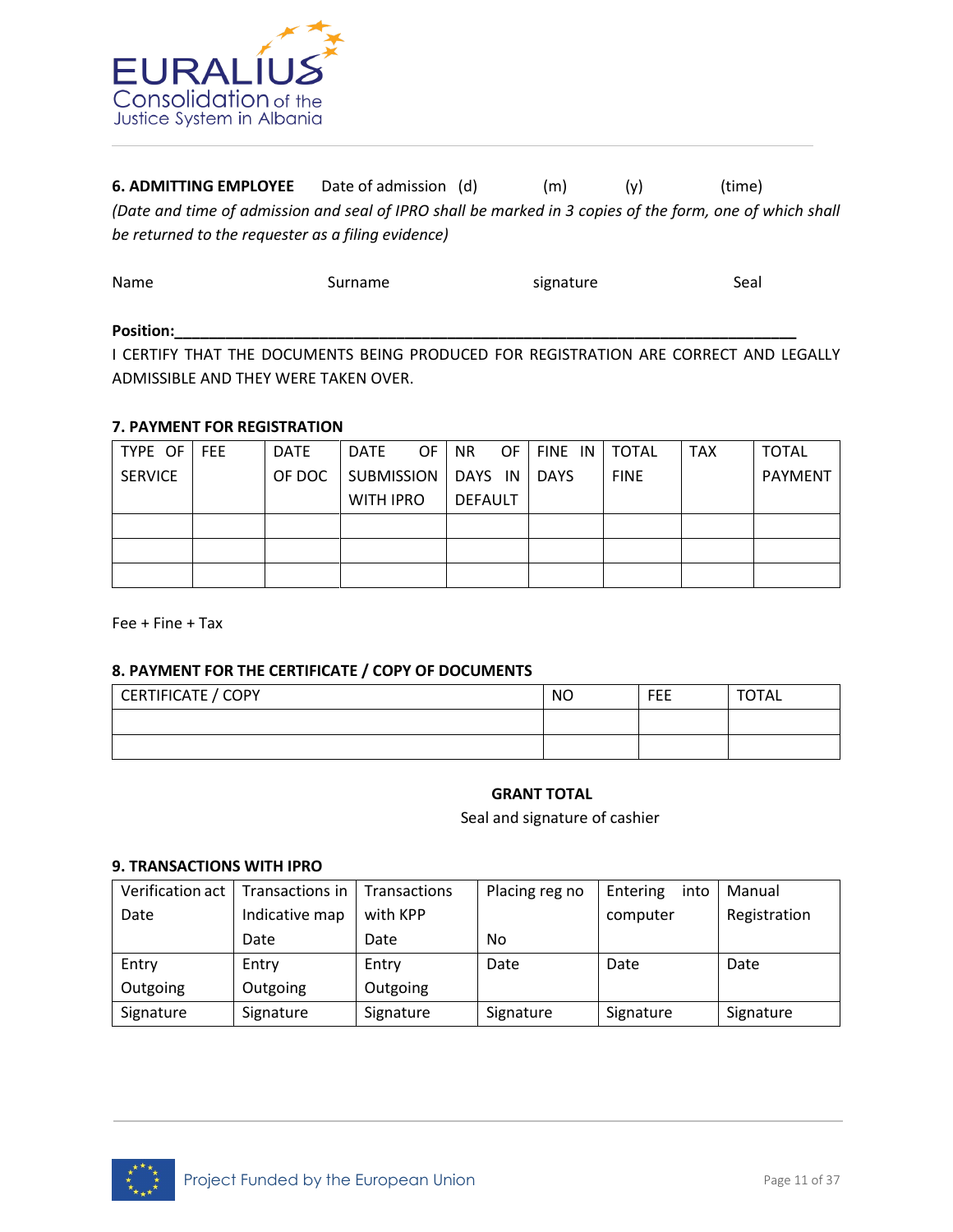

# **10. VERIFICATIONS OF JUDICIAL DECISION** (Place X in the respective box)

| 10.1  | The act contains the day, month and year of editing and type of act             |  |
|-------|---------------------------------------------------------------------------------|--|
| 10.2  | The act contains the venue of editing, number of repertoire and collection,     |  |
|       | name and surname of notary and location of the notary office                    |  |
| 10.3  | The act contains the name, surname, name of father, date of birth, profession   |  |
|       | and residence of parties, denomination and centre, as long as it is about a     |  |
|       | legal entity; name father's name and surname of their representative and of     |  |
|       | any other person in the act, as well as the verification made by the notary for |  |
|       | the identity of the parties, legal capacity and capacity to act.                |  |
| 10.4  | The act contains the declarations, so parties and the acts submitted by them,   |  |
|       | and the location and the boundaries of the immovable properties.                |  |
| 10.5  | The act was signed regularly by the parties (or with authorisation) and by the  |  |
|       | participants to the act in the presence o the notary, writing down their name   |  |
|       | and surname in full.                                                            |  |
| 10.6  | The act contains the signature of the notary, his own seals and the tax stamp.  |  |
| 10.7  | The act does not contain deletion of works or sentences and neither signs,      |  |
|       | unless they have been put in brackets, the deleted number has been              |  |
|       | mentioned and the notary and parties have signed alongside.                     |  |
| 10.8  | The act contains the number of pages, binding and sealing by the notary.        |  |
| 10.9  | The act is original and any other act administered before the notary has been   |  |
|       | certified by him to be the same as the original                                 |  |
| 10.10 | The immovable property being the subject matter for registration appears in     |  |
|       | the IPRO registers on behalf of the alienator mentioned in the notary act       |  |
| 10.11 | The data surrounding the property being immovable property define clearly       |  |
|       | the geographic positioning of the property being requested to be registered.    |  |

**11. PROPOSAL OF EMPLOYEE** (to be filled out in clear writing, without overlapping or spaces in-between the lines.

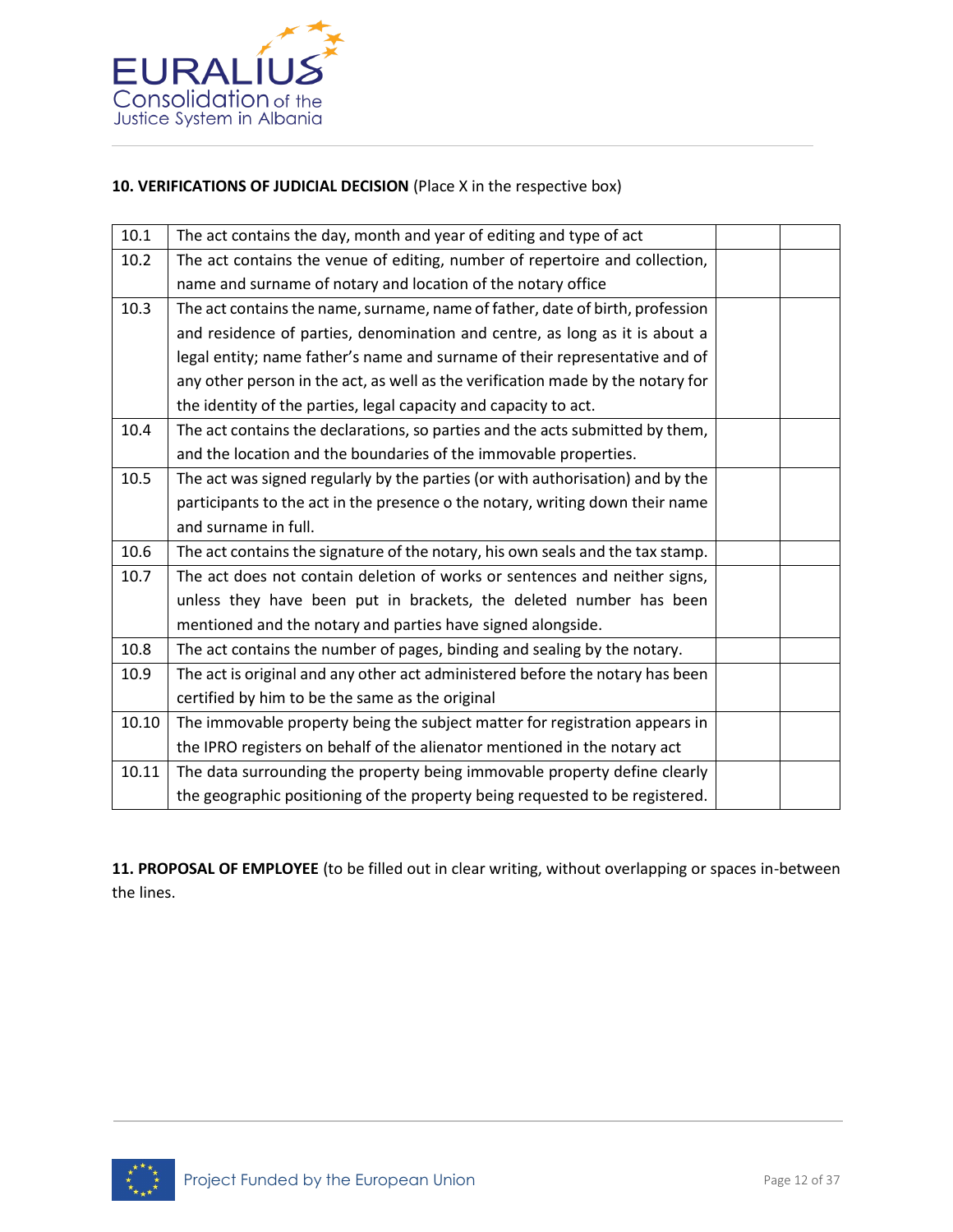

Cooperating employees:

| Name                             | Surname                                                                                                                        | Position    | Date                                 | Signature |  |
|----------------------------------|--------------------------------------------------------------------------------------------------------------------------------|-------------|--------------------------------------|-----------|--|
|                                  |                                                                                                                                |             |                                      |           |  |
| Name                             | Surname                                                                                                                        | Position    | Date                                 | Signature |  |
|                                  |                                                                                                                                |             |                                      |           |  |
| Name                             | Surname                                                                                                                        | Position    | Date                                 | Signature |  |
| <b>12. DECISION OF REGISTRAR</b> | No                                                                                                                             | Dated $/ /$ |                                      |           |  |
| <b>Request ADMITTED</b>          |                                                                                                                                |             | <b>Request REJECTED</b>              |           |  |
| Request registered with          |                                                                                                                                |             | File passed on to Registrar in Chief |           |  |
| No                               |                                                                                                                                |             |                                      |           |  |
| Date                             |                                                                                                                                |             |                                      |           |  |
|                                  | I CERTIFY THAT I HAVE VERIFIED THE REGISTRATION / ISSUE OF CERTIFICATE AS APPROPRIATE AND IN<br><b>ACCORDANCE WITH THE LAW</b> |             |                                      |           |  |

REGISTRAR (or authorised person) Date many metal base in the Date many metal of the Date many metal of the Date many metal of the Ref. of the Date many metal of the Date many metal of the Date many metal of the Date many m *(signature and seal)* 

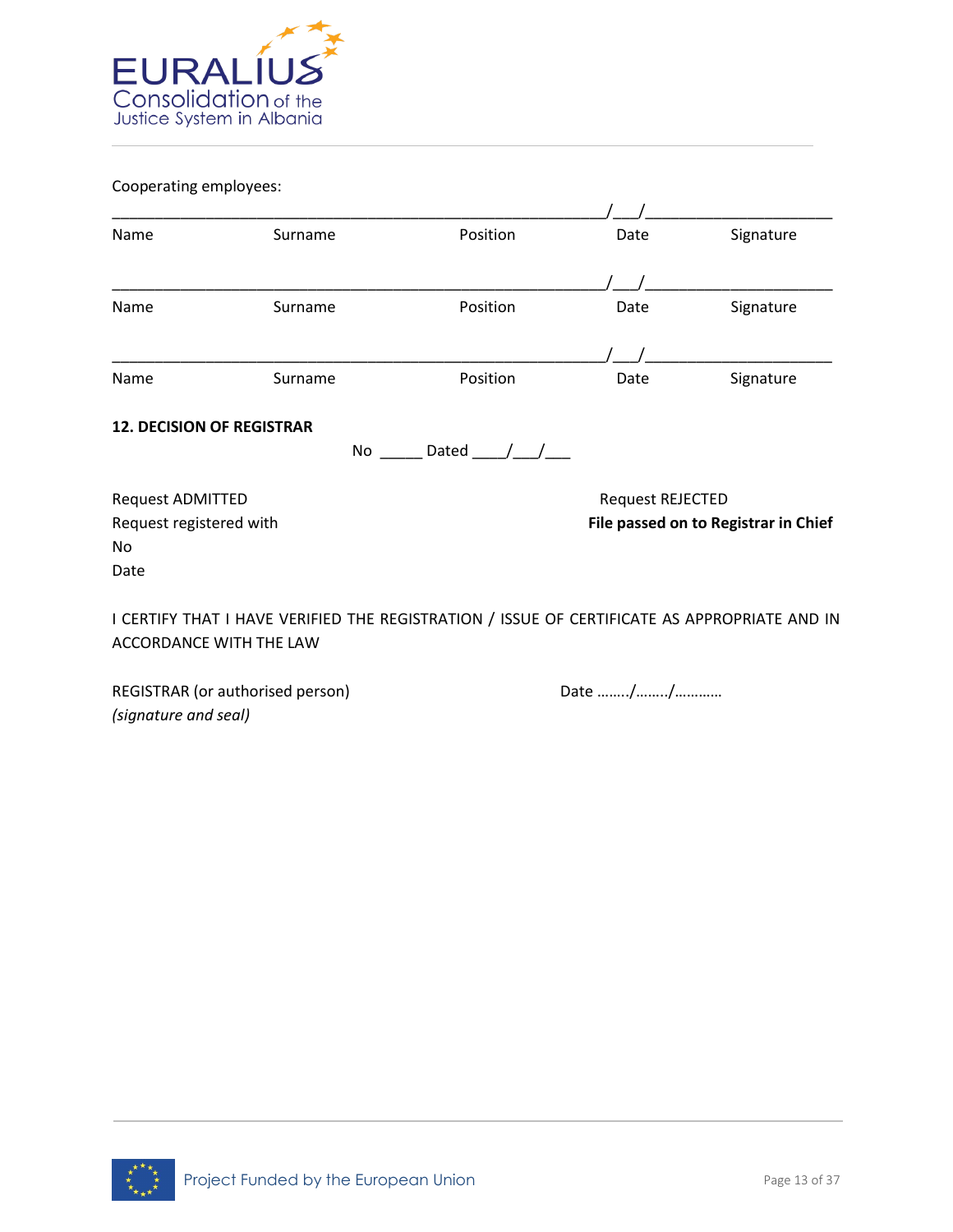

| Annex 3                                                                 | <b>REQUEST</b>                                                                                                              | No.                   |  |  |  |  |  |
|-------------------------------------------------------------------------|-----------------------------------------------------------------------------------------------------------------------------|-----------------------|--|--|--|--|--|
| <b>FOR REGISTRATION</b>                                                 | <b>ISSUE OF CERTIFICATE</b>                                                                                                 | <b>COPY</b>           |  |  |  |  |  |
| (PROPERTY RECOGNISED OR ACQUIRED BY JUDICIAL DECISION)                  |                                                                                                                             | No stamped in advance |  |  |  |  |  |
| IMMOVABLE PROPERTY REGISTRATION OFFICE                                  |                                                                                                                             |                       |  |  |  |  |  |
|                                                                         | <b>1. REQUESTER</b> (The requester fills in points $1 - 5$ of the form)<br>NAME, FATHER'S NAME, SURNAME<br><b>SIGNATURE</b> |                       |  |  |  |  |  |
| ADDRESS (to be specified with the reference buildings, facilities bars) |                                                                                                                             |                       |  |  |  |  |  |
| <b>ALTERNATIVE ADDRESS</b>                                              |                                                                                                                             |                       |  |  |  |  |  |
| Identification document                                                 | Tel/fax/e-mail:                                                                                                             |                       |  |  |  |  |  |
| No                                                                      | dated $\int$ $\int$ alternative Tel/fax/e-mail or mobile                                                                    |                       |  |  |  |  |  |
| 2. SUBJECT MATER OF THE REQUEST                                         |                                                                                                                             |                       |  |  |  |  |  |
|                                                                         |                                                                                                                             |                       |  |  |  |  |  |

**3. INFORMATION ON THE PROPERTY FROM THE CARD** (to be filled out, as appropriate, by the requester or IPRO) No CZ No property No volume Page Address of the property

**4. Documents attached to the request** *(Documents are denominated by numbers one after the other making use of the following data. Copies of the documents have to mentioned and numbered separately. If originals and a certified copy are handed over, it means, as a rule, that the original shall be returned. If no certified copy is handed over, the original shall be retained and maybe damaged in the course of use. ATTACH THE ANNEX 1/1 WITH THE FULL LIST, DATE AND SIGNATURE IF SPACE IS MISSING.* 

| No | Type of act (judicial decision, other $\vert$ No of act | Date of act | Issuing institution |
|----|---------------------------------------------------------|-------------|---------------------|
|    | acts)                                                   |             |                     |
|    |                                                         |             |                     |
|    |                                                         |             |                     |
|    |                                                         |             |                     |
| 4  |                                                         |             |                     |

5. Natural or legal person **to be entered into the Register** *(give out the full name (name, father's name, surname). In the event of a private legal entity, give the type (sha, shpk etc) number and date of register, NIPT number and the territory for a foreign legal entity)*

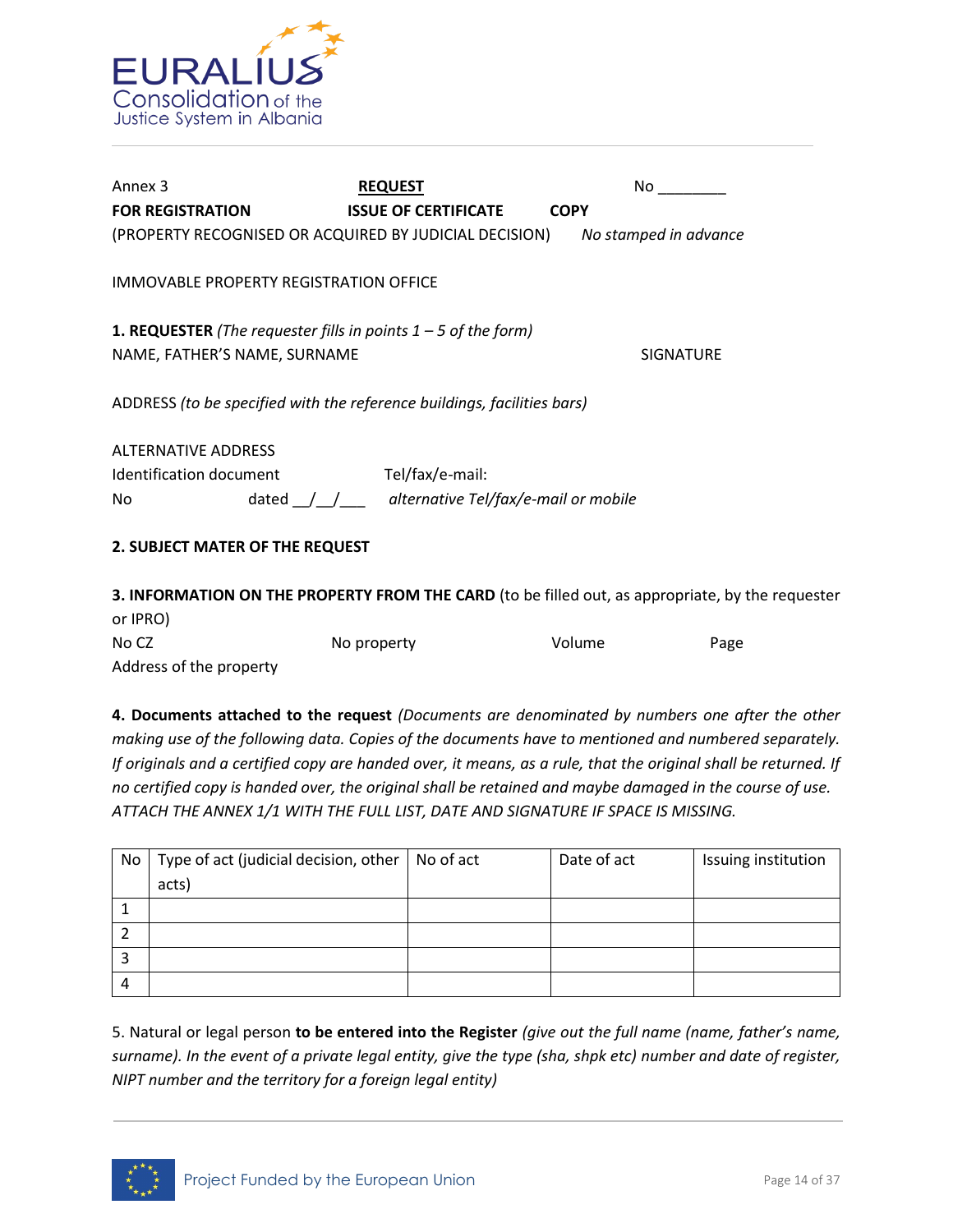

**6. ADMITTING EMPLOYEE** Date of admission (d) (m) (y) (time) *(Date and time of admission and seal of IPRO shall be marked in 3 copies of the form, one of which shall be returned to the requester as a filing evidence)* 

| Name  | Surname | signature | Seal |
|-------|---------|-----------|------|
| _____ |         |           |      |

#### **Position:\_\_\_\_\_\_\_\_\_\_\_\_\_\_\_\_\_\_\_\_\_\_\_\_\_\_\_\_\_\_\_\_\_\_\_\_\_\_\_\_\_\_\_\_\_\_\_\_\_\_\_\_\_\_\_\_\_\_\_\_\_\_\_\_\_\_\_\_\_\_\_\_\_**

I CERTIFY THAT THE DOCUMENTS BEING PRODUCED FOR REGISTRATION ARE CORRECT AND LEGALLY ADMISSIBLE AND THEY WERE TAKEN OVER.

#### **7. PAYMENT FOR REGISTRATION**

| TYPE OF        | <b>FEE</b> | <b>DATE</b> | DATE                 | OF. | NR.     | OF. | FINE IN     | <b>TOTAL</b> | <b>TAX</b> | <b>TOTAL</b>   |
|----------------|------------|-------------|----------------------|-----|---------|-----|-------------|--------------|------------|----------------|
| <b>SERVICE</b> |            | OF DOC      | SUBMISSION   DAYS IN |     |         |     | <b>DAYS</b> | <b>FINE</b>  |            | <b>PAYMENT</b> |
|                |            |             | <b>WITH IPRO</b>     |     | DEFAULT |     |             |              |            |                |
|                |            |             |                      |     |         |     |             |              |            |                |
|                |            |             |                      |     |         |     |             |              |            |                |
|                |            |             |                      |     |         |     |             |              |            |                |

Fee + Fine + Tax

#### **8. PAYMENT FOR THE CERTIFICATE / COPY OF DOCUMENTS**

| CERTIFICATE / COPY | <b>NO</b> | <b>FEE</b> | <b>TOTAL</b> |
|--------------------|-----------|------------|--------------|
|                    |           |            |              |
|                    |           |            |              |

# **GRANT TOTAL**

Seal and signature of cashier

#### **9. TRANSACTIONS WITH IPRO**

| Verification act | Transactions in | <b>Transactions</b> | Placing reg no | Entering<br>into | Manual       |
|------------------|-----------------|---------------------|----------------|------------------|--------------|
| Date             | Indicative map  | with KPP            |                | computer         | Registration |
|                  | Date            | Date                | No.            |                  |              |
|                  |                 |                     |                |                  |              |
| Entry            | Entry           | Entry               | Date           | Date             | Date         |
| Outgoing         | Outgoing        | Outgoing            |                |                  |              |

#### **10. VERIFICATIONS OF ADMINISTRATIVE ACT** (Place X in the respective box)

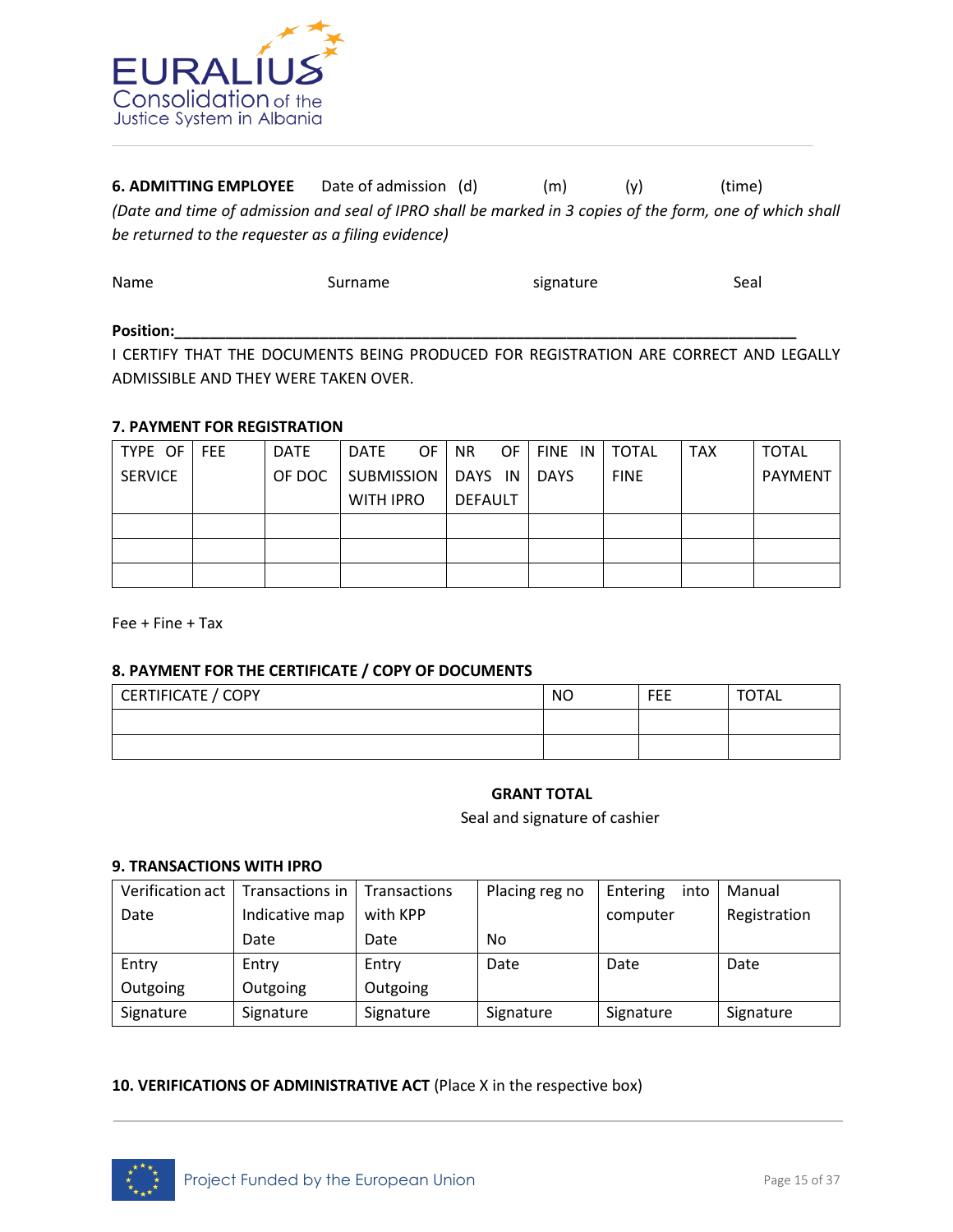

| 10.1  | The act contains the issuing authority and any delegation of the powers        |  |
|-------|--------------------------------------------------------------------------------|--|
|       | connected to the issue of the act                                              |  |
| 10.2  | The act contains the identification of the parties, addressed to by the act.   |  |
| 10.3  | The act contains the explanation of the facts being the cause for its issue    |  |
| 10.4  | Thea act contains the legal basis whereon it relies                            |  |
| 10.5  | The act contains the date of entry into effect of the act                      |  |
| 10.6  | The act contains the signature of the employee of the issuing body or of the   |  |
|       | head of the collegial body and the respective seal of the institution          |  |
| 10.7  | The act does not contain any causes of absolute or relative invalidity of the  |  |
|       | act in compliance with the Articles 115 and 119 of the Administrative          |  |
|       | Procedure Code                                                                 |  |
| 10.8  | The legal timing regarding the administrative or judicial remedies against the |  |
|       | act has not expired                                                            |  |
| 10.9  | Ownership over the property being immovable property appears registered        |  |
|       | on behalf of another (natural or legal) person not having been party to        |  |
|       | administrative proceedings                                                     |  |
| 10.10 | Data on the property, being immovable property, are comprehensive and          |  |
|       | they clearly determine the geographic position of the property requested to    |  |
|       | be registered                                                                  |  |

**11. PROPOSAL OF EMPLOYEE** (to be filled out in clear writing, without overlapping or spaces in-between the lines.

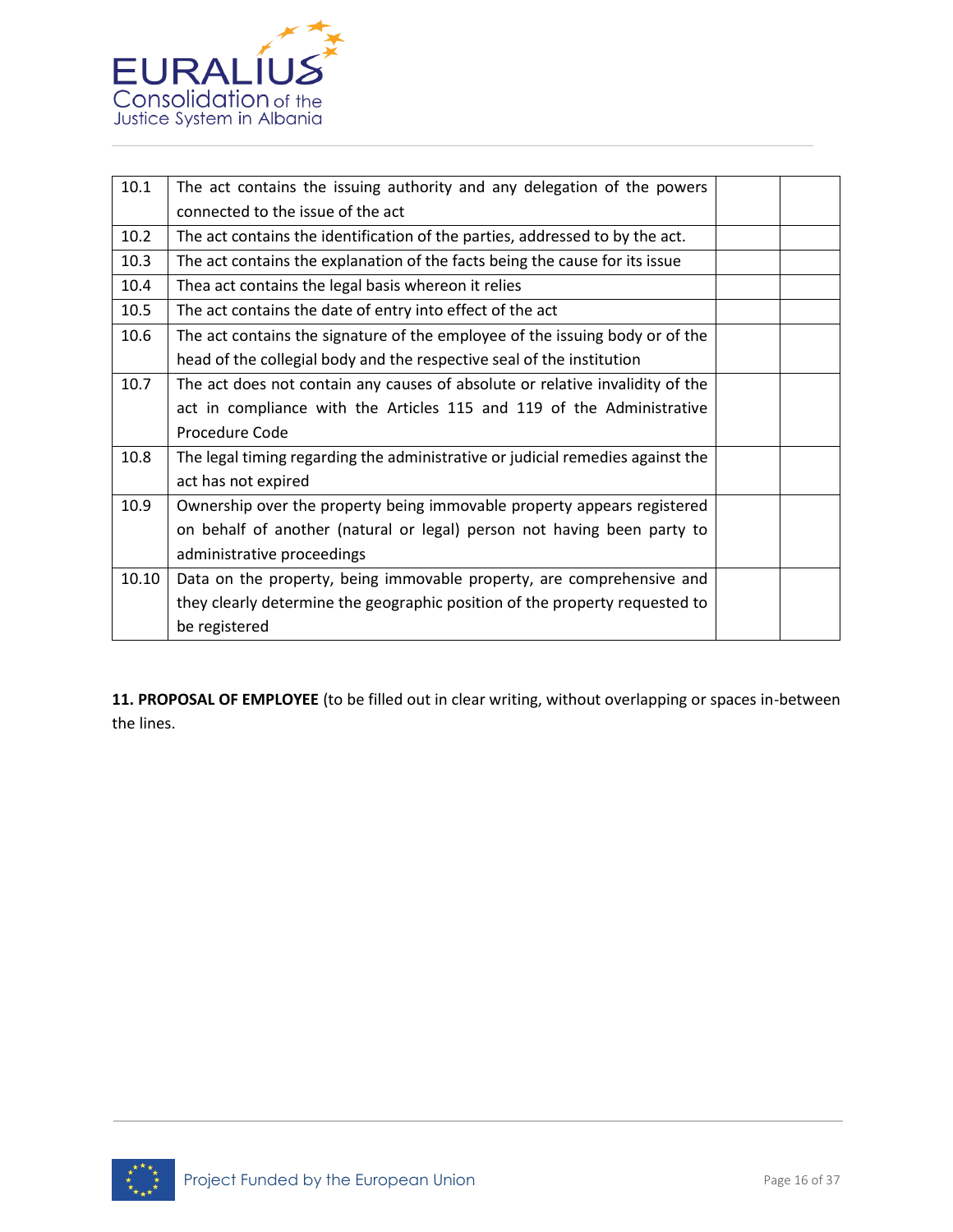

Cooperating employees:

| Name                             | Surname                                                                                                                        | Position      | Date                                 | Signature |
|----------------------------------|--------------------------------------------------------------------------------------------------------------------------------|---------------|--------------------------------------|-----------|
|                                  |                                                                                                                                |               |                                      |           |
| Name                             | Surname                                                                                                                        | Position      | Date                                 | Signature |
|                                  |                                                                                                                                |               |                                      |           |
| Name                             | Surname                                                                                                                        | Position      | Date                                 | Signature |
| <b>12. DECISION OF REGISTRAR</b> | No                                                                                                                             | Dated $/$ $/$ |                                      |           |
| Request ADMITTED                 |                                                                                                                                |               | Request REJECTED                     |           |
| Request registered with<br>No    |                                                                                                                                |               | File passed on to Registrar in Chief |           |
| Date                             |                                                                                                                                |               |                                      |           |
|                                  | I CERTIFY THAT I HAVE VERIFIED THE REGISTRATION / ISSUE OF CERTIFICATE AS APPROPRIATE AND IN<br><b>ACCORDANCE WITH THE LAW</b> |               |                                      |           |

REGISTRAR (or authorised person) Date many metal base in the Date many metal of the Date many metal of the Date many metal of the Ref. of the Date many metal of the Date many metal of the Date many metal of the Date many m *(signature and seal)* 

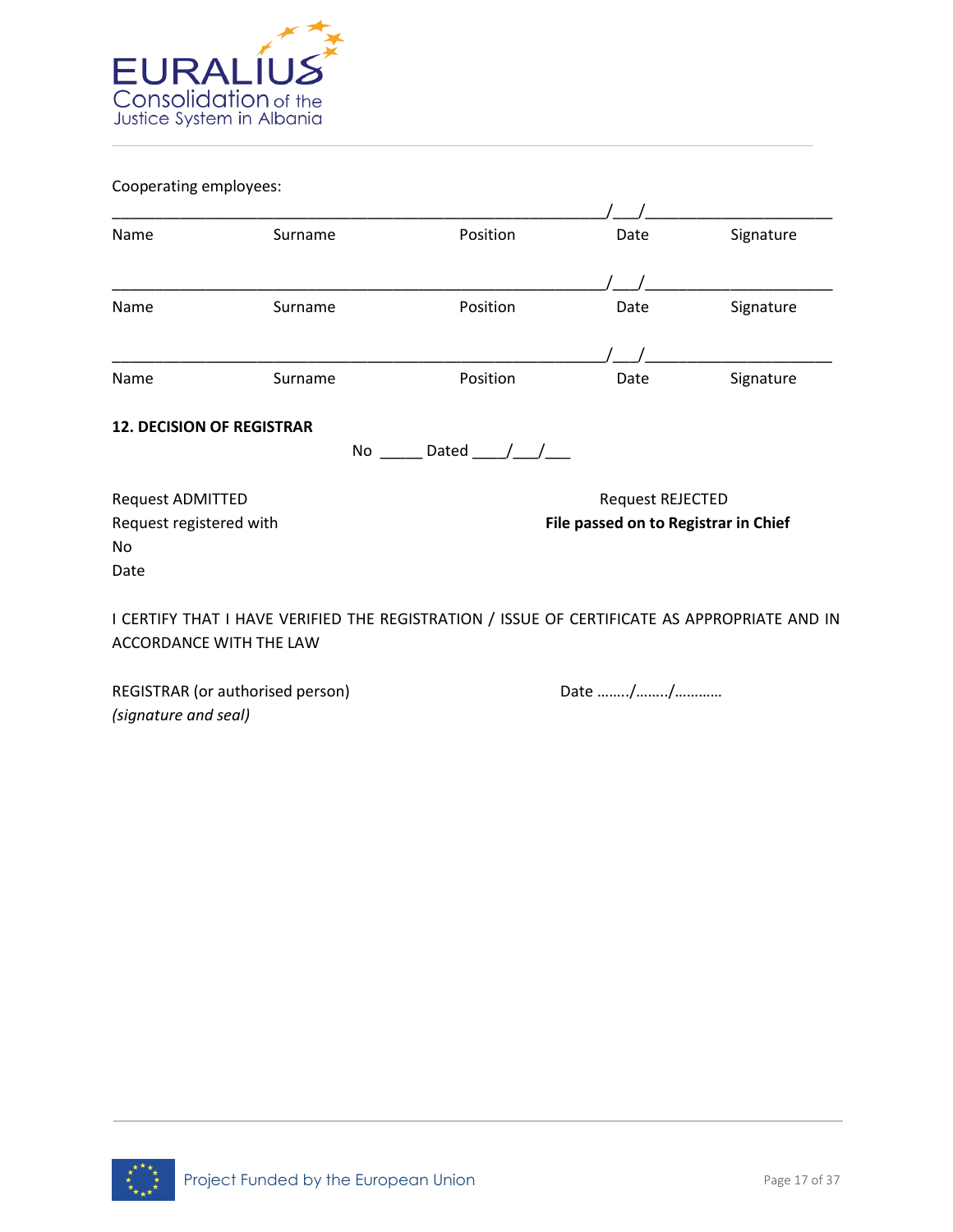

#### ANNEX 4

# **LIST OF DOCUMENTS IMMOVABLE PROPERTY REGISTRATION OFFICE**

*(to be filled out with the documents attached to eh respective request)* 

1. Property

2. Attached documents

*Notes: a) First column to be used only by IPRO employees by putting in a note (X or V) where the document is taken over* 

*b) Put in the numbers in the list, copies of documents to be separately numbered as separate documents* 

*c) If the original and a certified copy are handed over, as a rule this implies the return of the original. Where no copy is handed over, the original remains and it can be harmed while being used.* 

| <b>IPRO</b>  | $\mathsf{No}$ | Type of act | No of Act | Date of | Issuing     |
|--------------|---------------|-------------|-----------|---------|-------------|
| <b>NOTES</b> |               |             |           | act     | Institution |
|              |               |             |           |         |             |
|              |               |             |           |         |             |
|              |               |             |           |         |             |
|              |               |             |           |         |             |
|              |               |             |           |         |             |
|              |               |             |           |         |             |
|              |               |             |           |         |             |
|              |               |             |           |         |             |
|              |               |             |           |         |             |
|              |               |             |           |         |             |
|              |               |             |           |         |             |
|              |               |             |           |         |             |
|              |               |             |           |         |             |
|              |               |             |           |         |             |
|              |               |             |           |         |             |
|              |               |             |           |         |             |
|              |               |             |           |         |             |

Date: \_\_\_/\_\_\_/\_\_\_ Signature of requester *(Name, surname and signature)*

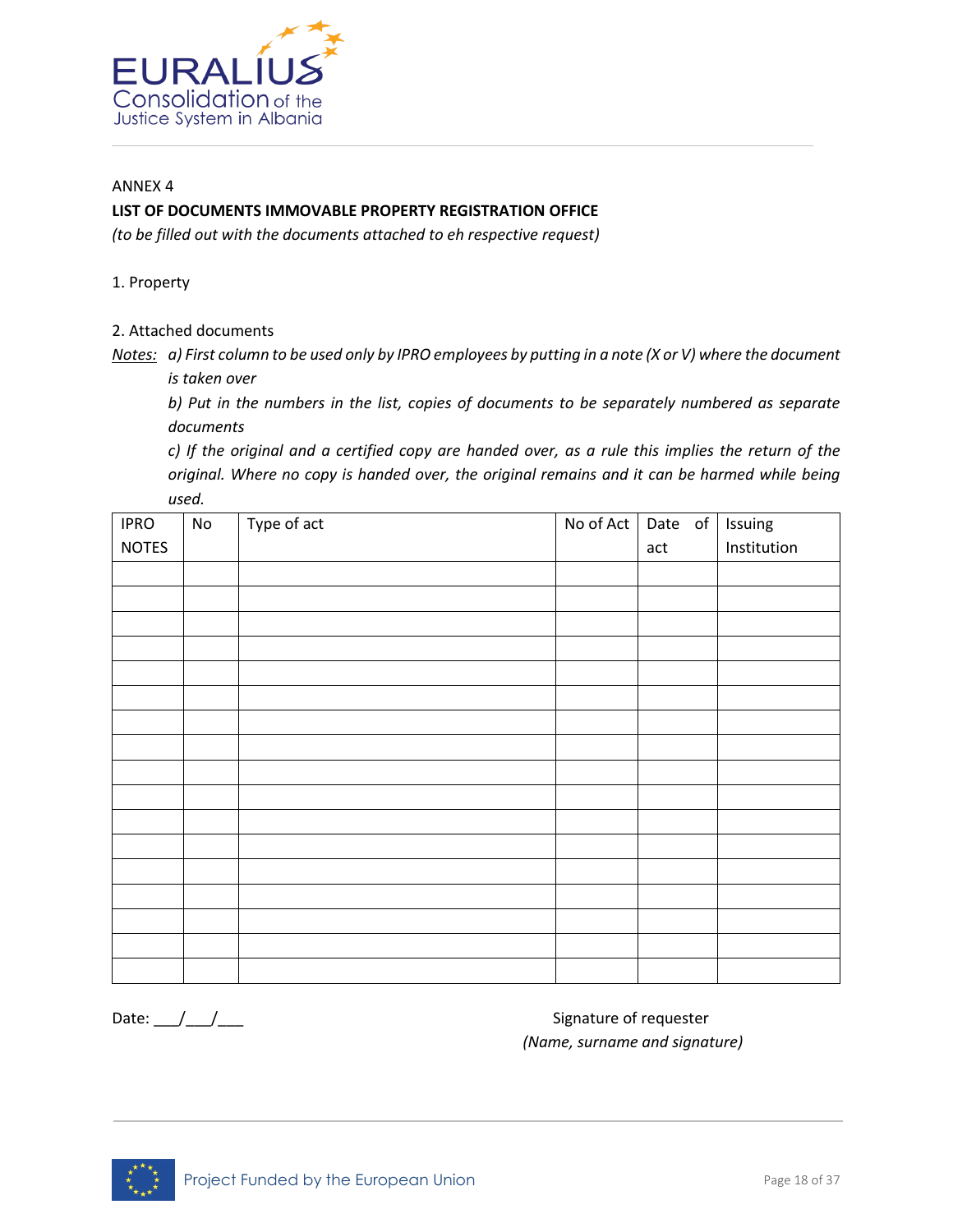

**ANNEX 5** 

# **REPUBLIC OF ALBANIA MINISTRY OF JUSTICE CENTRAL IMMOVABLE PROPERTY REGISTRATION OFFICE**

(Draft)

# **ORDER**

No \_\_\_\_\_\_\_\_, Dated \_\_\_\_\_\_\_\_\_\_\_\_\_\_\_

In reliance on the law no 8743, dated 13/07/1994 'On the registration of the immovable properties', as amended, law no 8485, dated 12/05/1999 'Code of Administrative Procedures', as amended, and Articles 18, 90 and 451/a of the Civil Procedure Code, after getting acquainted with the request of Mr

No dated , I

**FOUND OUT:**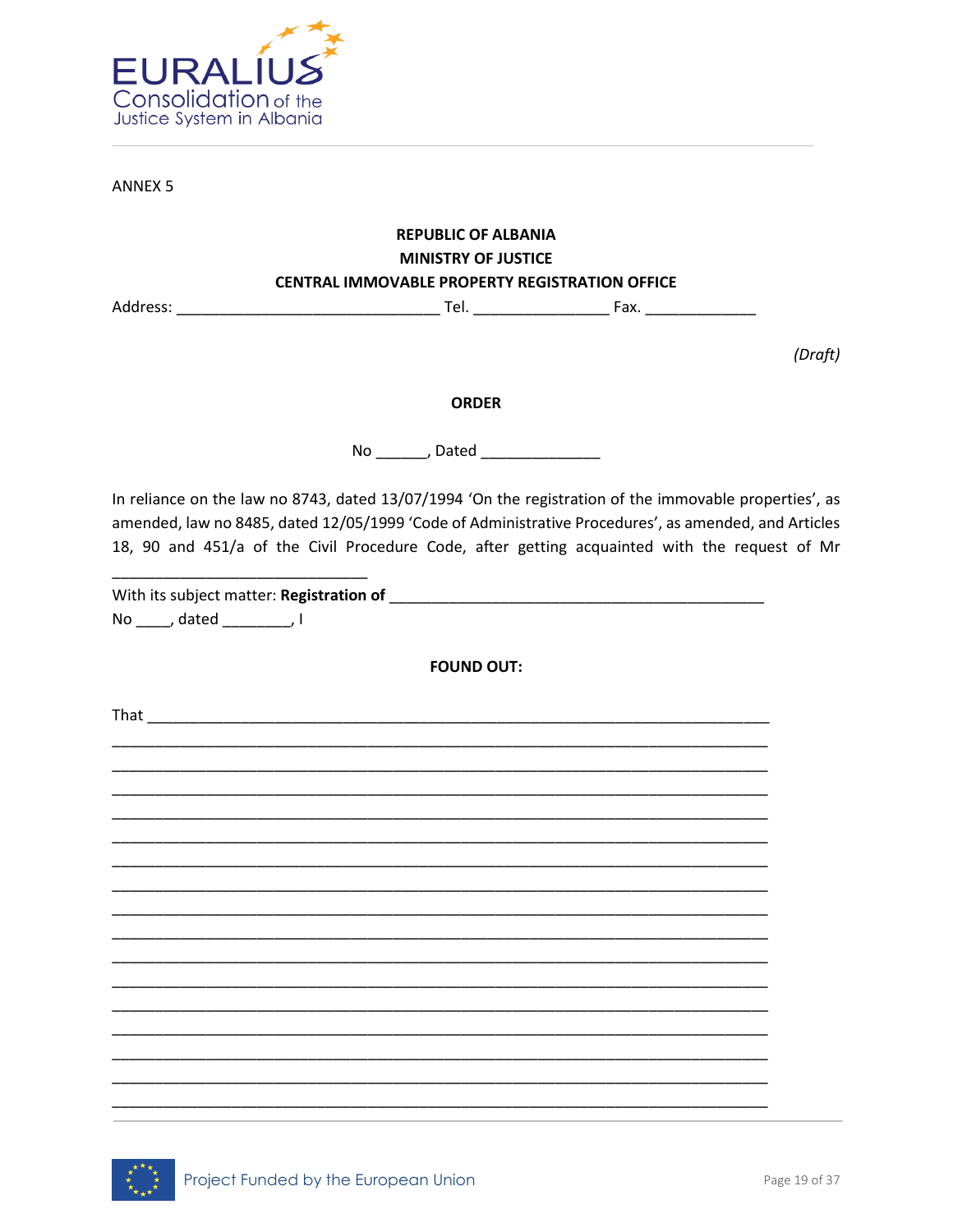

| <b>DUE TO THESE REASONS:</b>                                                                            |  |
|---------------------------------------------------------------------------------------------------------|--|
| Based on the Instruction no _____, dated _____, of the Council fo Ministers, its par _______ 5 and 6, I |  |
| <b>ORDER:</b>                                                                                           |  |
|                                                                                                         |  |
|                                                                                                         |  |
| 2. A counterpart of this act and a certified copy of the file to be sent to the requester.              |  |
| 3. A counterpart of this act to be sent to the institution/public entity and/or State Advocate.         |  |
| 4. the requester may file a remedy against this order before the court within 30 days of the day of the |  |
| communication. The requester is guided to include into his complaint, inter alia:                       |  |
|                                                                                                         |  |
|                                                                                                         |  |
|                                                                                                         |  |
|                                                                                                         |  |
|                                                                                                         |  |
|                                                                                                         |  |
| This order enters into effect immediately.                                                              |  |

REGISTRAR

*Name Surname* 

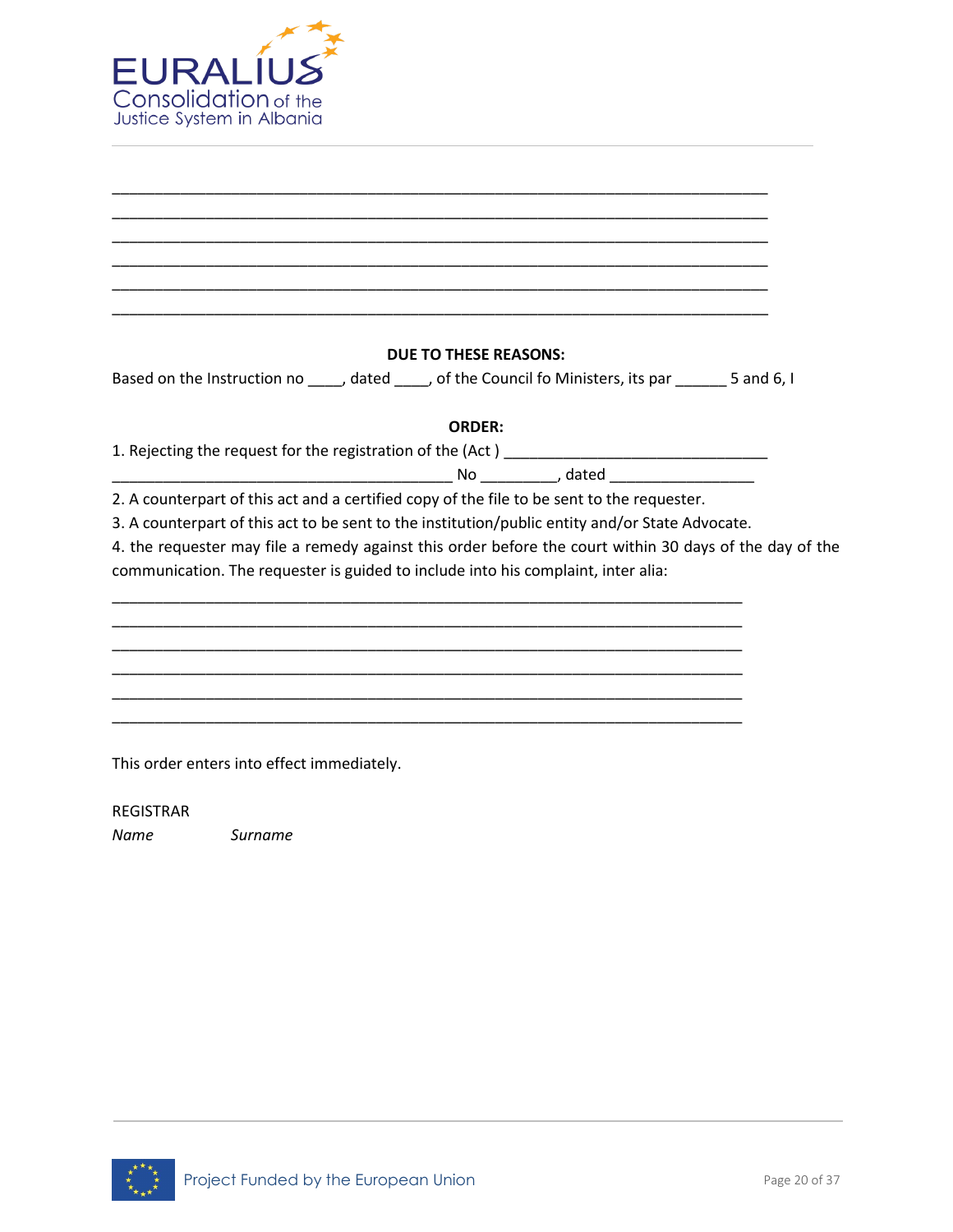

#### **INSTRUCTION No 2, Dated 12.9.2012**

# **ON DETERMINING THE ELEMENTS OF ACTS BEING VERIFIED BY THE IMMOVABLE PROPERTIES REGISTRATION OFFICE AND PROCEDURE FOR ISSUING THE ORDER OF THE REGISTER.**

Pursuant to Article 100 of the Constitution and Articles 42, 44, par 5 and 45, par 5 of the law no 33/2012, dated 21/03/2012 "On the Registration of Immovable Property", upon the proposal of the Minister of Justice, the Council of Ministers

# INSTRUCTS:

1. The purpose of this Instruction is to establish detailed rules for the registration of sales contracts for immovable properties, registration of immovable property, acquired by adverse possession, as well as the registration of the transfer of ownership by law, by a court decision or an administrative act.

2. The registration of the acquisition or the transfer of the ownership title over the immovable property recognized or acquired by law, court decision or administrative act is pursuant to Articles 44 and 45 of the Law no 33/12, dated21/03/2012, "On Immovable Property Registration", as amended, is made by the immovable properties registration offices after the full verification of the elements of the form and content of the relevant act, which recognizes or contains the acquisition of the right to ownership, of the fulfilment of the conditions of registration set forth in Article 193 of the Civil Code of the Republic of Albania.

In addition to the exceptions established by law, immovable property registration offices proceed with in immovable property registration only when they derive from ownership titles of its last owner, previously registered in the register.

Any action in the register, which has the effect of altering the legal status of an immovable property, is made when the act or the court decision that ascertains it is previously registered in the immovable property register.

3. In order to verify the elements of the form and content of judicial decisions, the employees of IPRO, who process the individual registration requests, proceed by verifying, according to Annex 1 of this Instruction:

a) if the court decision has become final in accordance with Article 451 of the Code of Civil Procedure.

Judicial decisions, data on the lawsuit attachment, as well as those for the temporary execution are registered even though they have not become final because they do not cause the acquisition or transfer of the right of ownership.

b) if at least one of the parties to the dispute (or the bequeather of the litigant, pursuant to Articles 165 and 316 of the Civil Procedure Code) appears in the immovable property registers administered by the IPRO, the owner of the property, upon which the court has disposed of by a decision (Articles 18 and 90 of the Code of Civil Procedure).

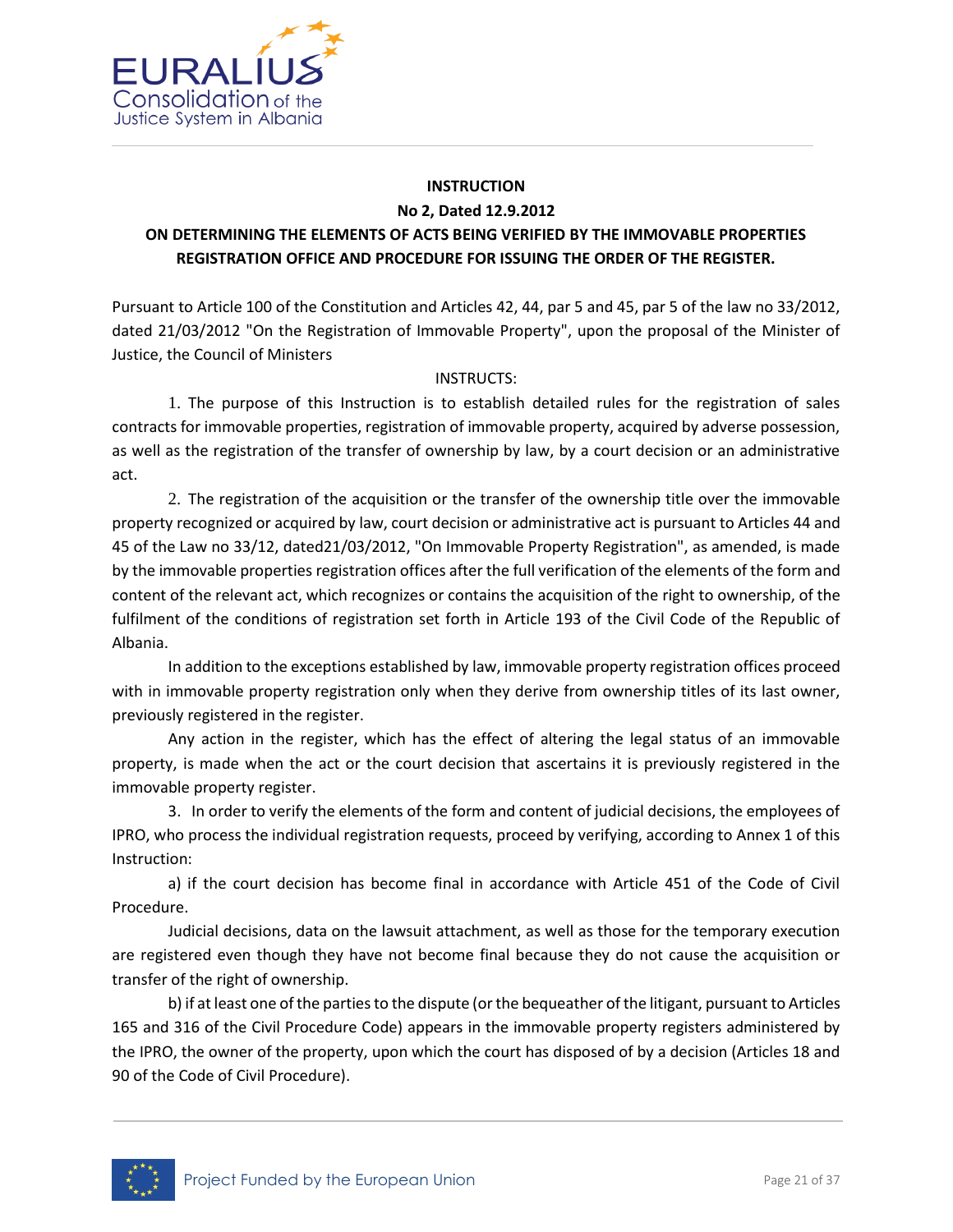

If the property on which the court has disposed of, according to the decision, is appearing as state property or on behalf of a public institution or entity, it is proceeded by verifying whether that institution or public entity that has had the property right over the property has been a party to the trial (Articles 18 and 90 of the Code of Civil Procedure) as well as the State Advocacy (Article 79 / a of the Code of Civil Procedure, letter "a" of point 1 of Article 1 of Law No. 8551, dated 18.11.1999 "On State Advocacy ").

c) if during the trials contesting the decision of the Commission for Restitution and Compensation of Property / State Committee for Restitution and Compensation of Property / Local Property Restitution and Compensation Commissions or the Property Restitution and Compensation Agency, the owner has been summoned as a litigant in trial (or his heirs), on whose behalf the property registered in the immovable property register (Articles 18 and 90 of the Code of Civil Procedure) appears.

If the property is a state-owned property or on behalf of an institution or public entity, it is proceeded with the verification whether the institution or public entity that owns the property and the State Advocate have been a party to the trial.

ç) if in the trial, surrounding the objection of the procedures or contract of sale of public / state assets, carried out by the National Privatization Agency / Directorate of Administration and Sale of Public Property in the Ministry of Finance, the interested institution or public entity which have the right of ownership over immovable property, and / or the State Advocate, have been summoned as a party to the trial,

d) if, in the ordering provisions of the decision, property data, as immovable property, are complete and permit registration of the decision.

4. For the verification of elements of the form and content of the notarial acts, the employees of the IPRO, who process the individual registration requirements, proceed by verifying, according to Annex 2 of this Instruction:

a) the elements of the form, in accordance with Law No. 7829, dated 1 June 1994 "On Notary", as amended, and, as appropriate, by relevant laws and by-laws;

b) the authenticity of the existing immovable property registration, as the scope of the application for registration, on behalf of the alienating party, mentioned in the notarial act;

c) if in the notarial act, the data on property, as immovable property, are complete and permit its registration.

5. When an act that recognizes or contains the acquisition of a right of ownership is an administrative act, employees of IPRO processing their individual registration applications proceed by verifying, according to Annex 3 of this Instruction:

a) the elements of the form, in accordance with the definitions in Part VI of the Code of Administrative Procedures, and the relevant laws or subordinate legal acts that regulate their regime;

b) the existence of possible existing immovable property registration that is the scope of a request for registration in favor of other natural or legal persons other than the parties defined in the administrative act, which have not been party to the administrative proceedings;

c) if in the administrative act, the data on property, as immovable property, are complete and permit its registration.

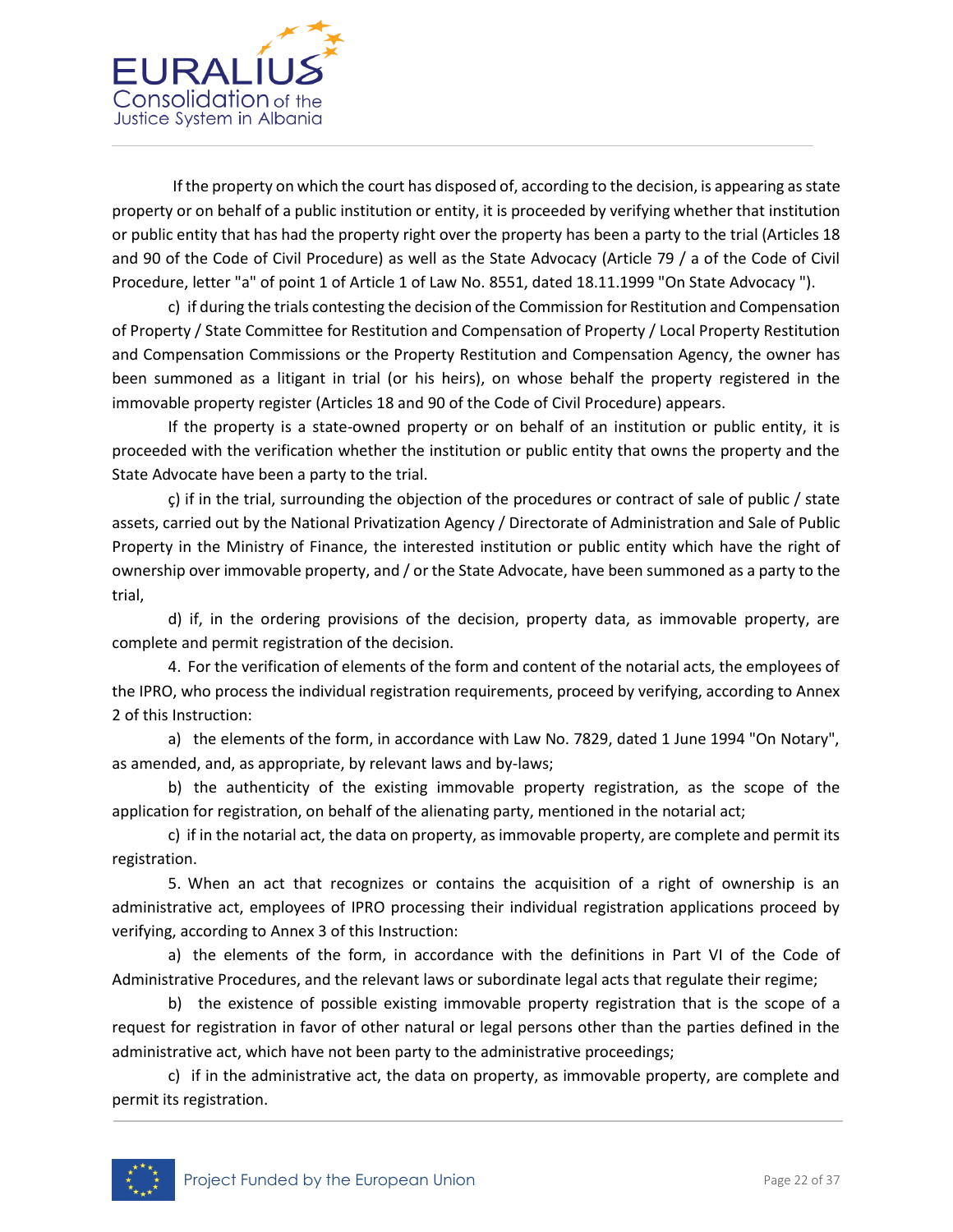

6. Registration applications are rejected in the following cases:

a) When the court decision has not become final in accordance with letters "a", "b" and "ç" of article 510 of the Code of Civil Procedure;

b) b) when, pursuant to the last paragraph of Article 193 of the Civil Code, according to the decision, that it was recoursed to upon request, except the cases of opening the inheritance;

c) When in the ordering part of the court decision, it is determined that the legal ownership over the property is established, according to Article 388 of the Code of Civil Procedure, except for cases before the date of entry into force of the Code of Civil Procedure (1 November 1994), unless it overlaps with other titles;

ç) When the data on the property are incomplete and have not, at a minimum, the boundaries and geographic position of immovable properties (the location of the property / registration number in mortgage or cadastral records of property, property boundaries and / or surfaces), under points 3, letter "d", 4, letter "c", and 5, letter "c" of this Instruction;

d) When in the notarial acts the elements of the form are not fulfilled, according to Annex 2 of this Instruction;

g) When in administrative acts:

i) the legal deadlines for appeal, administrative and judicial, have not been

completed;

ii) the form elements, as per Annex 3 of this Instruction, are not met;

iii) there are registrations of ownership over the immovable properties in favor of other natural or legal persons, according to letter b of point 4 of this Instruction.

e) When, pursuant to par 3 of Article 37 of Law No. 733/12, dated 21/03/2012 "On Immovable Property Registration", the documents submitted for registration create overlapping with a previously registered property.

7. When the subjects mentioned in letters "b" to "ç" of paragraph 3 of this Instruction have not been summoned as a party to the trial, the application for registration is suspended and for the immovable property, constitutes its scope, the registrar issues an order for the registration of restriction in the respective section of the immovable property card, according to Article 59 of the law No.33 / 2012, dated 21.3.2012 "On registration of immovable property". In this case, the Registrar shall take measures to notify such entities in accordance with the provisions of the aforementioned Law. At the end of the term of restriction on immovable property, the immovable property registration office continues to handle the application for registration.

8. For verifying the elements of the form and content of judicial decisions, notarial acts or administrative acts, employees of IPRO, processing individual registration requests, complete the verification form, according to the model given in appendices 1, 2 or 3, attached to this Instruction, for each application for registration. The verification form shall, in each case, reflect the findings of the IPRO employee for each of the verification cases as set out in points 3, 4 and 5 of this Instruction. At the end of the form, the IPRO employee completes, in writing, clearly legible and without correction, the proposal for accepting or not the registration request, sign and pass itto the IPRO head.

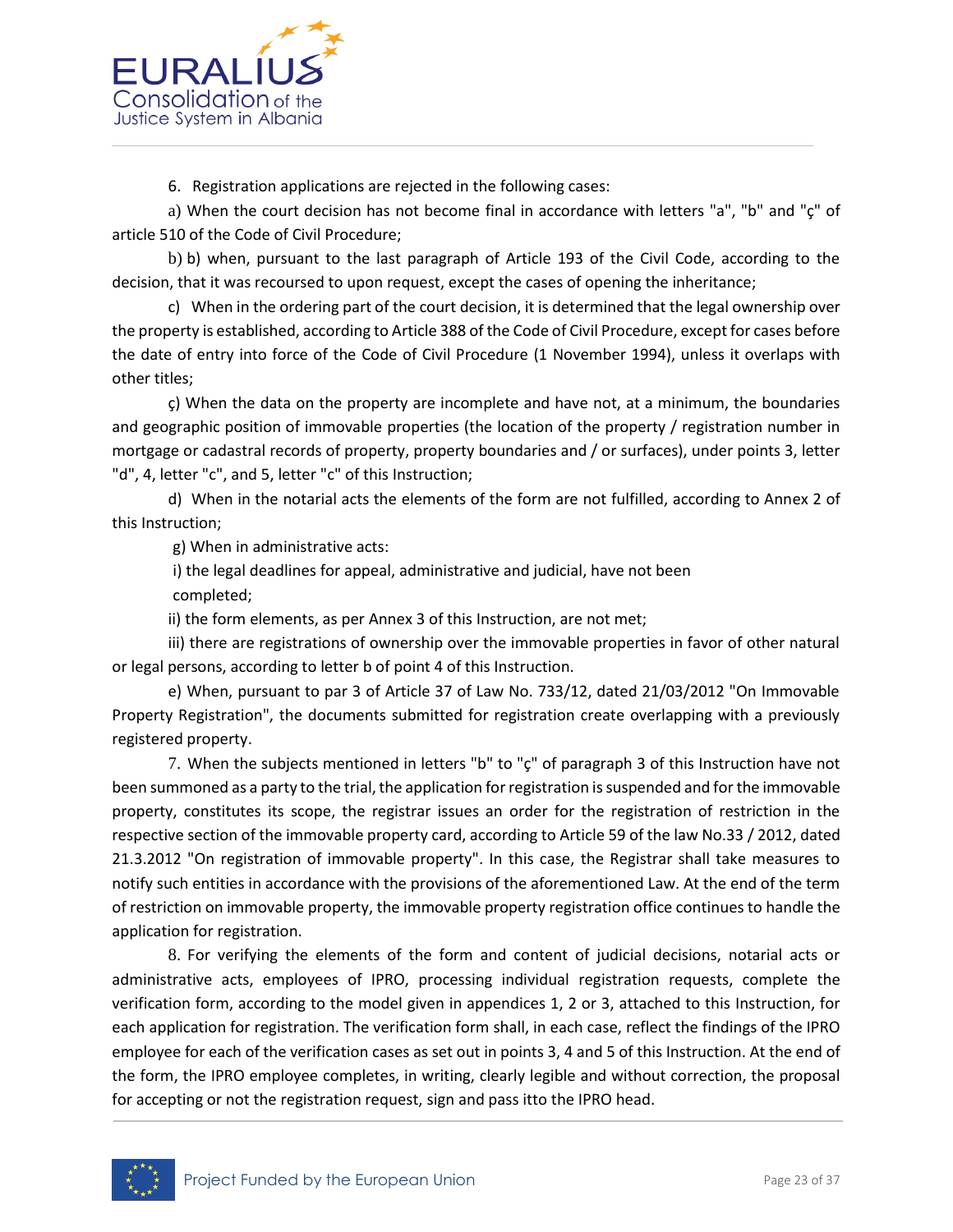

9. When, based on point 8 of this Instruction, it is proposed to accept the request, then the application is registered and the applicant is provided with the documentation, which certifies the registration according to the procedures and deadlines in force.

10. When, pursuant to paragraphs 6 and 7 of this Instruction, the rejection of the application or registration restriction is proposed, the full file of the practice, together with the text of the rejection order, shall be passed to the Registrar due to authority. Upon approval of the order, the applicant is provided with a unique copy of the file's documentation and guidance on the right, instances, deadlines for filing, and orientation in each case for the correct manner of meeting the grounds for refusal.

11. When deciding on the limitation of the application for registration, based on point 7 of this instruction, the head of local IPRO is obliged to send a full copy of the practice with a cover letter to the institution or public entity (when this is identified) and State Advocacy. Copies of the registered documents addressed to the institution or public entity and the State Advocate are attached to the file of the practice.

12. The Instruction No 1, dated 31.1.2007 of the Council of Ministers "On registration procedures in immovable properties registration offices", is abrogated.

13. The Minister of Justice, the Central Immovable Property Registration Office and the local immovable property registration offices are tasked with the implementation of this decision.

This instruction shall enter into effect following its publication in the Official Journal.

PREMIER **Sali Berisha**

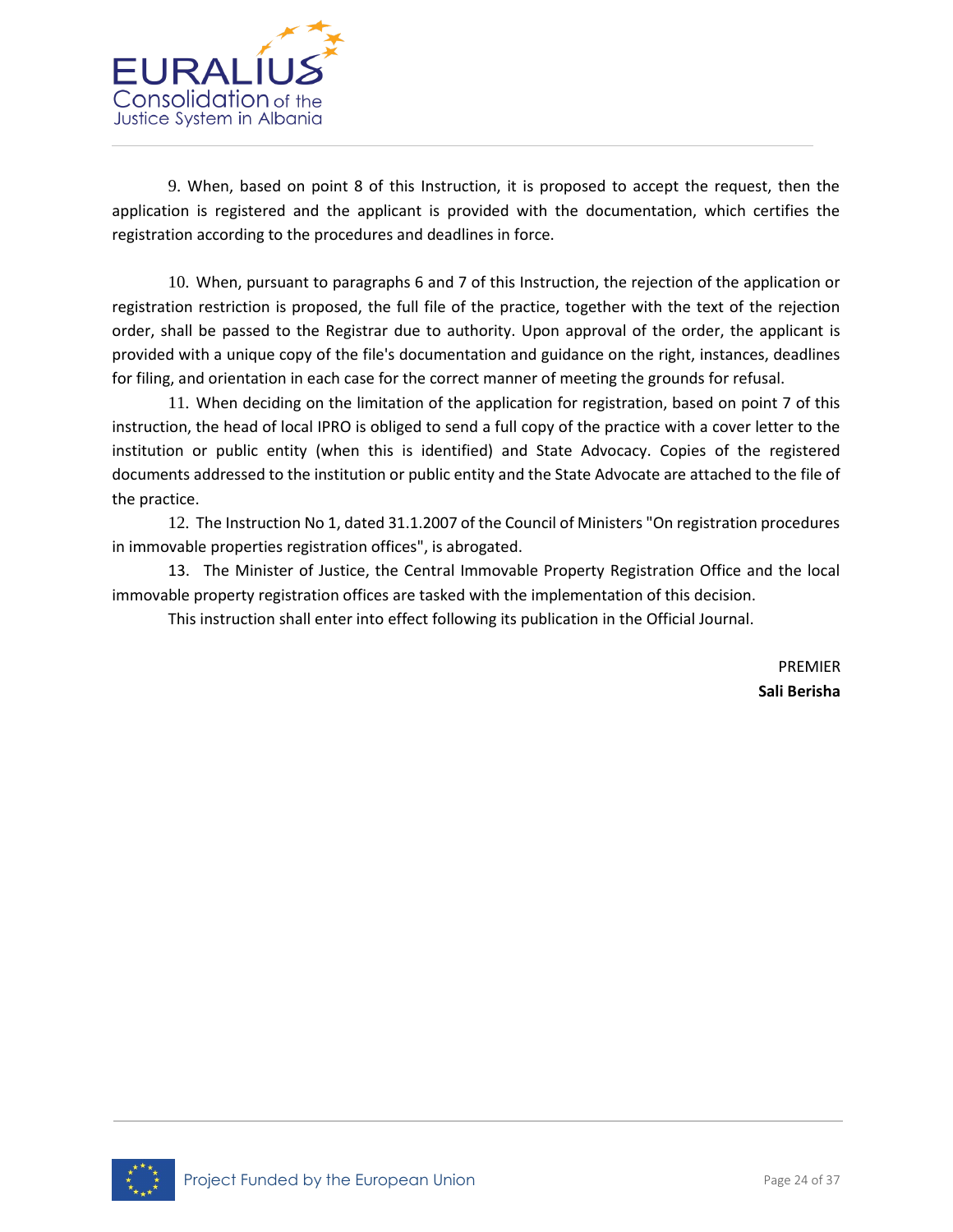

| Annex 1                                                                                                 | <b>REQUEST</b>                                                  | No.                   |
|---------------------------------------------------------------------------------------------------------|-----------------------------------------------------------------|-----------------------|
| <b>FOR REGISTRATION</b>                                                                                 | <b>ISSUE OF CERTIFICATE</b>                                     | <b>COPY</b>           |
| (PROPERTY RECOGNISED OR ACQUIRED BY JUDICIAL DECISION)                                                  |                                                                 | No stamped in advance |
| IMMOVABLE PROPERTY REGISTRATION OFFICE                                                                  |                                                                 |                       |
| <b>1. REQUESTER</b> (The requester fills in points $1 - 5$ of the form)<br>NAME, FATHER'S NAME, SURNAME |                                                                 | <b>SIGNATURE</b>      |
| ADDRESS (to be specified with the reference buildings, facilities bars)                                 |                                                                 |                       |
| <b>ALTERNATIVE ADDRESS</b>                                                                              |                                                                 |                       |
| Identification document                                                                                 | Tel/fax/e-mail:                                                 |                       |
| No                                                                                                      | dated $\frac{1}{\sqrt{2}}$ alternative Tel/fax/e-mail or mobile |                       |
| 2. SUBJECT MATER OF THE REQUEST                                                                         |                                                                 |                       |
| .                                                                                                       | .                                                               |                       |

**3. INFORMATION ON THE PROPERTY FROM THE CARD** (to be filled out, as appropriate, by the requester or IPRO) No CZ No property No volume Page Address of the property

**4. Documents attached to the request** *(Documents are denominated by numbers one after the other making use of the following data. Copies of the documents have to mentioned and numbered separately. If originals and a certified copy are handed over, it means, as a rule, that the original shall be returned. If no certified copy is handed over, the original shall be retained and maybe damaged in the course of use. ATTACH THE ANNEX 1/1 WITH THE FULL LIST, DATE AND SIGNATURE IF SPACE IS MISSING.* 

| No | Type of act (judicial decision, other $\vert$ No of act | Date of act | Issuing institution |
|----|---------------------------------------------------------|-------------|---------------------|
|    | acts)                                                   |             |                     |
|    |                                                         |             |                     |
|    |                                                         |             |                     |
| э  |                                                         |             |                     |
| 4  |                                                         |             |                     |

5. Natural or legal person **to be entered into the Register** *(give out the full name (name, father's name, surname). In the event of a private legal entity, give the type (sha, shpk etc) number and date of register, NIPT number and the territory for a foreign legal entity)*

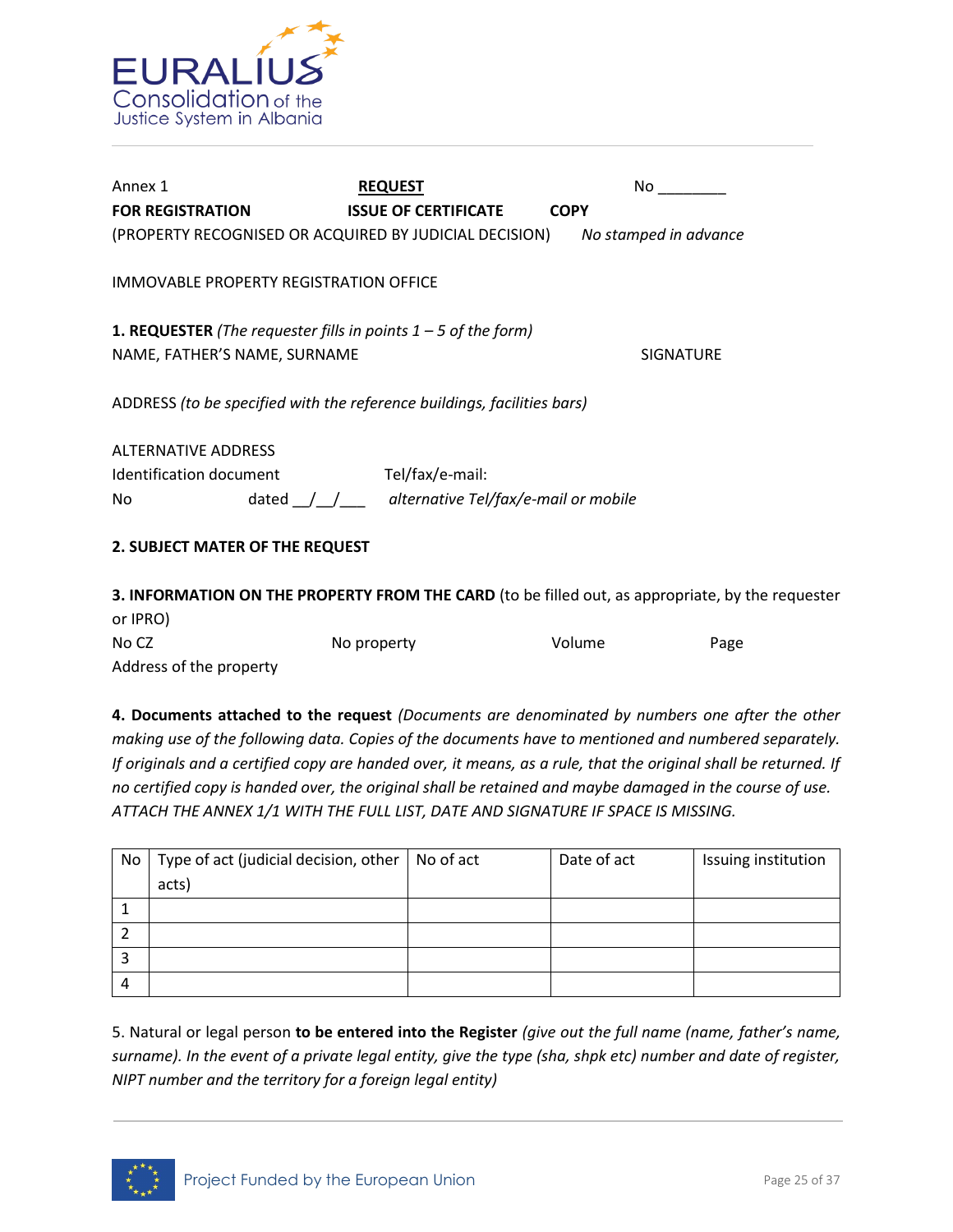

**6. ADMITTING EMPLOYEE** Date of admission (d) (m) (y) (time) *(Date and time of admission and seal of IPRO shall be marked in 3 copies of the form, one of which shall be returned to the requester as a filing evidence)* 

| Name  | Surname | signature | Seal |
|-------|---------|-----------|------|
| _____ |         |           |      |

#### Position:\_\_\_\_

I CERTIFY THAT THE DOCUMENTS BEING PRODUCED FOR REGISTRATION ARE CORRECT AND LEGALLY ADMISSIBLE AND THEY WERE TAKEN OVER.

# **7. PAYMENT FOR REGISTRATION**

| TYPE OF        | <b>FEE</b> | <b>DATE</b> | DATE                 | OF. | NR.     | OF. | FINE IN     | <b>TOTAL</b> | <b>TAX</b> | <b>TOTAL</b>   |
|----------------|------------|-------------|----------------------|-----|---------|-----|-------------|--------------|------------|----------------|
| <b>SERVICE</b> |            | OF DOC      | SUBMISSION   DAYS IN |     |         |     | <b>DAYS</b> | <b>FINE</b>  |            | <b>PAYMENT</b> |
|                |            |             | <b>WITH IPRO</b>     |     | DEFAULT |     |             |              |            |                |
|                |            |             |                      |     |         |     |             |              |            |                |
|                |            |             |                      |     |         |     |             |              |            |                |
|                |            |             |                      |     |         |     |             |              |            |                |

Fee + Fine + Tax

#### **8. PAYMENT FOR THE CERTIFICATE / COPY OF DOCUMENTS**

| CERTIFICATE / COPY | <b>NO</b> | <b>FEE</b> | <b>TOTAL</b> |
|--------------------|-----------|------------|--------------|
|                    |           |            |              |
|                    |           |            |              |

#### **GRANT TOTAL**

Seal and signature of cashier

#### **9. TRANSACTIONS WITH IPRO**

| Verification act 1 | Transactions in   Transactions |          | Placing reg no | Entering<br>into | Manual       |
|--------------------|--------------------------------|----------|----------------|------------------|--------------|
| Date               | Indicative map                 | with KPP |                | computer         | Registration |
|                    | Date                           | Date     | No             |                  |              |
|                    |                                |          |                |                  |              |
| Entry              | Entry                          | Entry    | Date           | Date             | Date         |
| Outgoing           | Outgoing                       | Outgoing |                |                  |              |

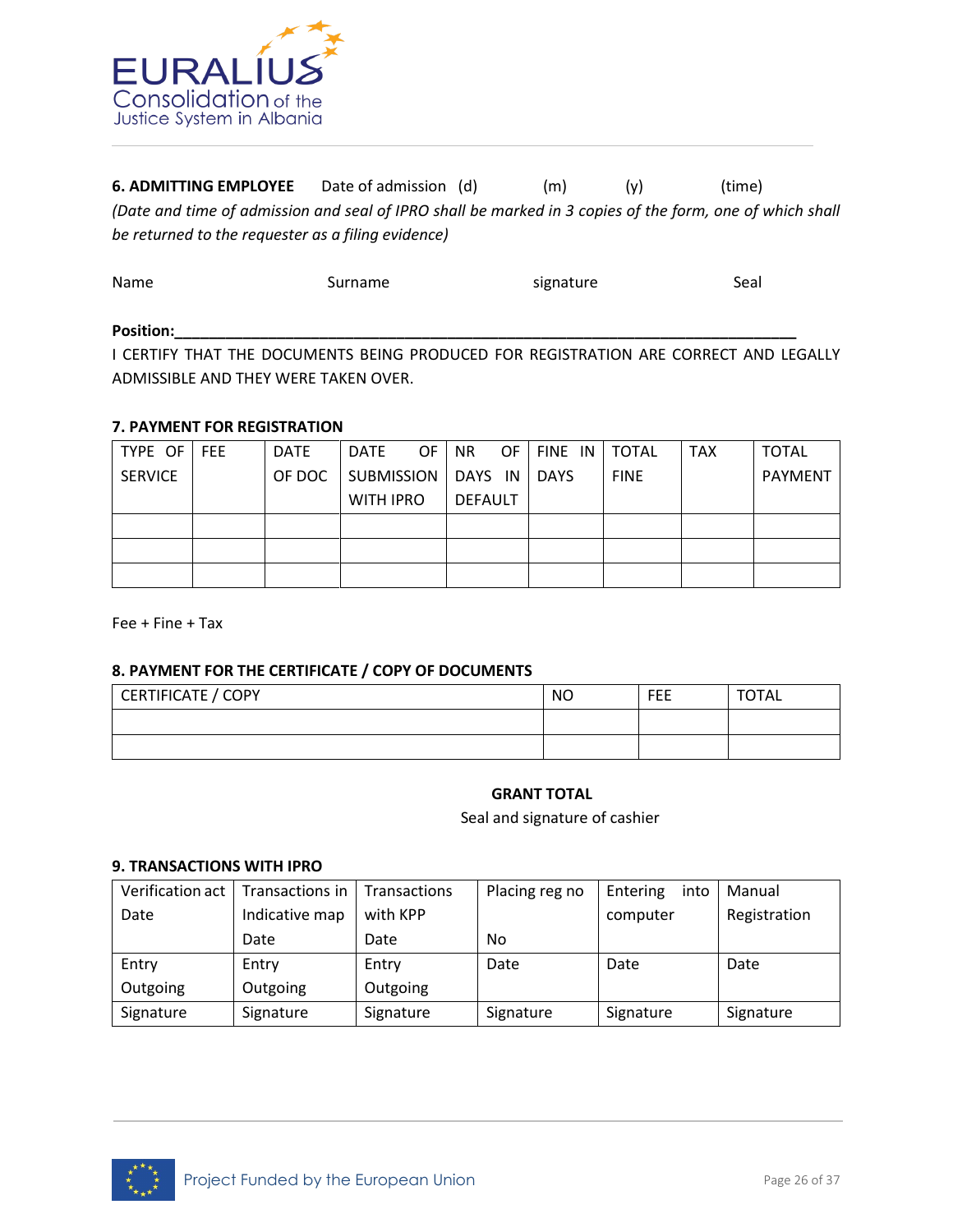

## **10. VERIFICATIONS OF JUDICIAL DECISION** (Place X in the respective box)

| <b>No</b> | <b>RUBRICS</b>                                                                     | <b>EVALUATION</b> |  |
|-----------|------------------------------------------------------------------------------------|-------------------|--|
| 10.1      | Judicial decision has become final according to 451 of CPC YES NO                  |                   |  |
| 10.2      | Judicial decision is a decision for lawsuit attachment under Articles 202 and the  |                   |  |
|           | following of CPC                                                                   |                   |  |
| 10.3      | Judicial decision is a decision for temporary enforcement under Articles 388-      |                   |  |
|           | 390 of CPC                                                                         |                   |  |
| 10.4      | Judicial decision is a decision on the establishment of fact according to Articles |                   |  |
|           | 388-390 CPC                                                                        |                   |  |
| 10.5      | The court has been recoursed to upon request or lawsuit                            |                   |  |
| 10.6      | DECISION DETERMINES ACQUISITION OF PROPERTY UPON INHERITANCE                       |                   |  |
|           | a) Decision is an inheritance certificate                                          |                   |  |
|           | b) Litigating party (or bequeather) in the above case is a private party and       |                   |  |
|           | appears as an owner in the immovable property register                             |                   |  |
|           | c) The private or public party appearing as an owner in the immovable              |                   |  |
|           | properties register and / or State Advocate was summoned as a litigating party     |                   |  |
|           | in proceedings under the law no 8551                                               |                   |  |
| 10.7      | DECISION HAS AS SUBJECT MATTER CONTESTING THE DECISION OF THE                      |                   |  |
|           | COMMISSION OF RESTITUTION AND COMPENSATION OF PROPERTIES                           |                   |  |
|           | a) Owner or his successors have been summoned as litigant parties if the           |                   |  |
|           | property being requested to be registered is a private property                    |                   |  |
|           | b) Public institution/entity owning the property being requested to be             |                   |  |
|           | registered is summoned as litigant party in proceedings                            |                   |  |
|           | c) State's Advocate has been summoned as litigant party in proceedings             |                   |  |
| 10.8      | The geographical position of the property being requested to be registered is      |                   |  |
|           | clearly stated in the ordering part of the decision                                |                   |  |

**11. PROPOSAL OF EMPLOYEE** (to be filled out in clear writing, without overlapping or spaces in-between the lines.

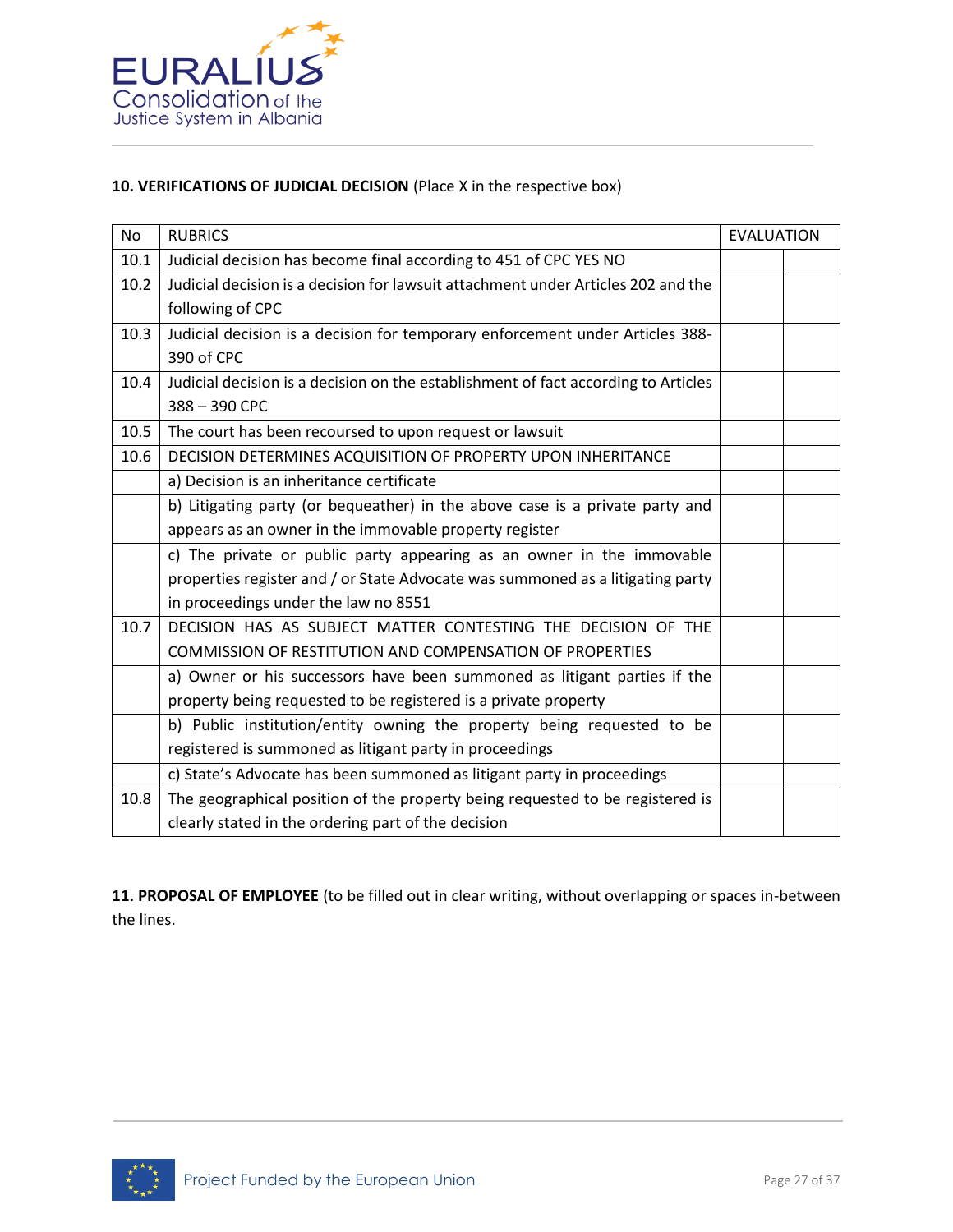

Cooperating employees:

| Name                    | Surname                                                                                      | Position      | Date             | Signature                            |
|-------------------------|----------------------------------------------------------------------------------------------|---------------|------------------|--------------------------------------|
|                         |                                                                                              |               |                  |                                      |
| Name                    | Surname                                                                                      | Position      | Date             | Signature                            |
|                         |                                                                                              |               |                  |                                      |
| Name                    | Surname                                                                                      | Position      | Date             | Signature                            |
|                         | <b>12. DECISION OF REGISTRAR</b><br>No                                                       | Dated $/$ $/$ |                  |                                      |
| <b>Request ADMITTED</b> |                                                                                              |               | Request REJECTED |                                      |
| Request registered with |                                                                                              |               |                  | File passed on to Registrar in Chief |
| No                      |                                                                                              |               |                  |                                      |
| Date                    |                                                                                              |               |                  |                                      |
|                         | I CERTIFY THAT I HAVE VERIFIED THE REGISTRATION / ISSUE OF CERTIFICATE AS APPROPRIATE AND IN |               |                  |                                      |
|                         | <b>ACCORDANCE WITH THE LAW</b>                                                               |               |                  |                                      |
|                         |                                                                                              |               |                  |                                      |

REGISTRAR (or authorised person) Date many metal base in the Date many metal of the Date many metal of the Date many metal of the Ref. of the Date many metal of the Date many metal of the Date many metal of the Date many m *(signature and seal)* 

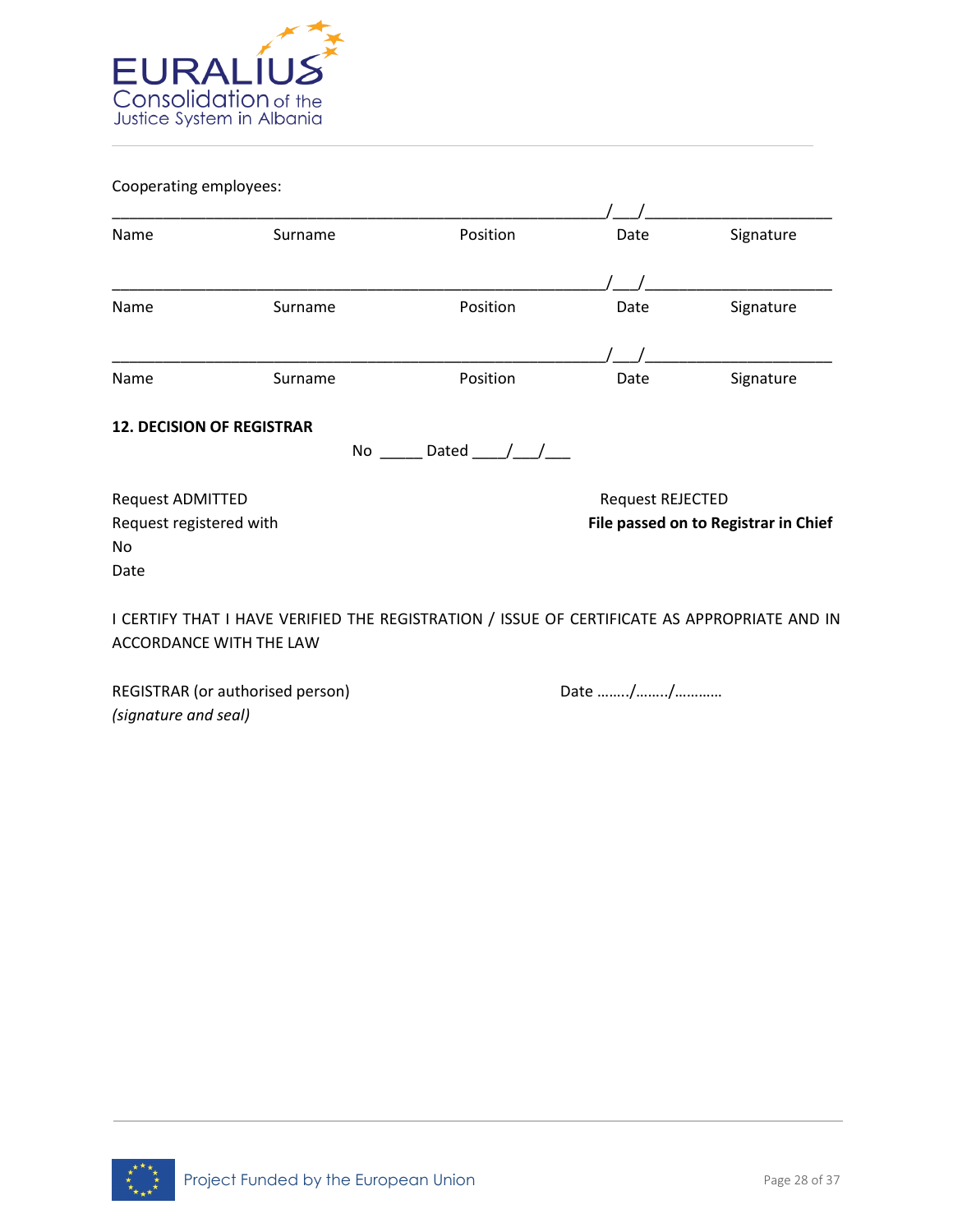

| Annex 2                                                                                                 | <b>REQUEST</b>                                           | No.                   |
|---------------------------------------------------------------------------------------------------------|----------------------------------------------------------|-----------------------|
| <b>FOR REGISTRATION</b>                                                                                 | <b>ISSUE OF CERTIFICATE</b>                              | <b>COPY</b>           |
| (PROPERTY RECOGNISED OR ACQUIRED BY JUDICIAL DECISION)                                                  |                                                          | No stamped in advance |
| IMMOVABLE PROPERTY REGISTRATION OFFICE                                                                  |                                                          |                       |
| <b>1. REQUESTER</b> (The requester fills in points $1 - 5$ of the form)<br>NAME, FATHER'S NAME, SURNAME |                                                          | <b>SIGNATURE</b>      |
| ADDRESS (to be specified with the reference buildings, facilities bars)                                 |                                                          |                       |
| <b>ALTERNATIVE ADDRESS</b>                                                                              |                                                          |                       |
| Identification document                                                                                 | Tel/fax/e-mail:                                          |                       |
| No                                                                                                      | dated $\int$ $\int$ alternative Tel/fax/e-mail or mobile |                       |
| 2. SUBJECT MATER OF THE REQUEST                                                                         |                                                          |                       |
|                                                                                                         |                                                          |                       |

**3. INFORMATION ON THE PROPERTY FROM THE CARD** (to be filled out, as appropriate, by the requester or IPRO) No CZ No property No volume Page Address of the property

**4. Documents attached to the request** *(Documents are denominated by numbers one after the other making use of the following data. Copies of the documents have to mentioned and numbered separately. If originals and a certified copy are handed over, it means, as a rule, that the original shall be returned. If no certified copy is handed over, the original shall be retained and maybe damaged in the course of use. ATTACH THE ANNEX 1/1 WITH THE FULL LIST, DATE AND SIGNATURE IF SPACE IS MISSING.* 

| No | Type of act (judicial decision, other $\vert$ No of act | Date of act | Issuing institution |
|----|---------------------------------------------------------|-------------|---------------------|
|    | acts)                                                   |             |                     |
|    |                                                         |             |                     |
|    |                                                         |             |                     |
|    |                                                         |             |                     |
| 4  |                                                         |             |                     |

5. Natural or legal person **to be entered into the Register** *(give out the full name (name, father's name, surname). In the event of a private legal entity, give the type (sha, shpk etc) number and date of register, NIPT number and the territory for a foreign legal entity)*

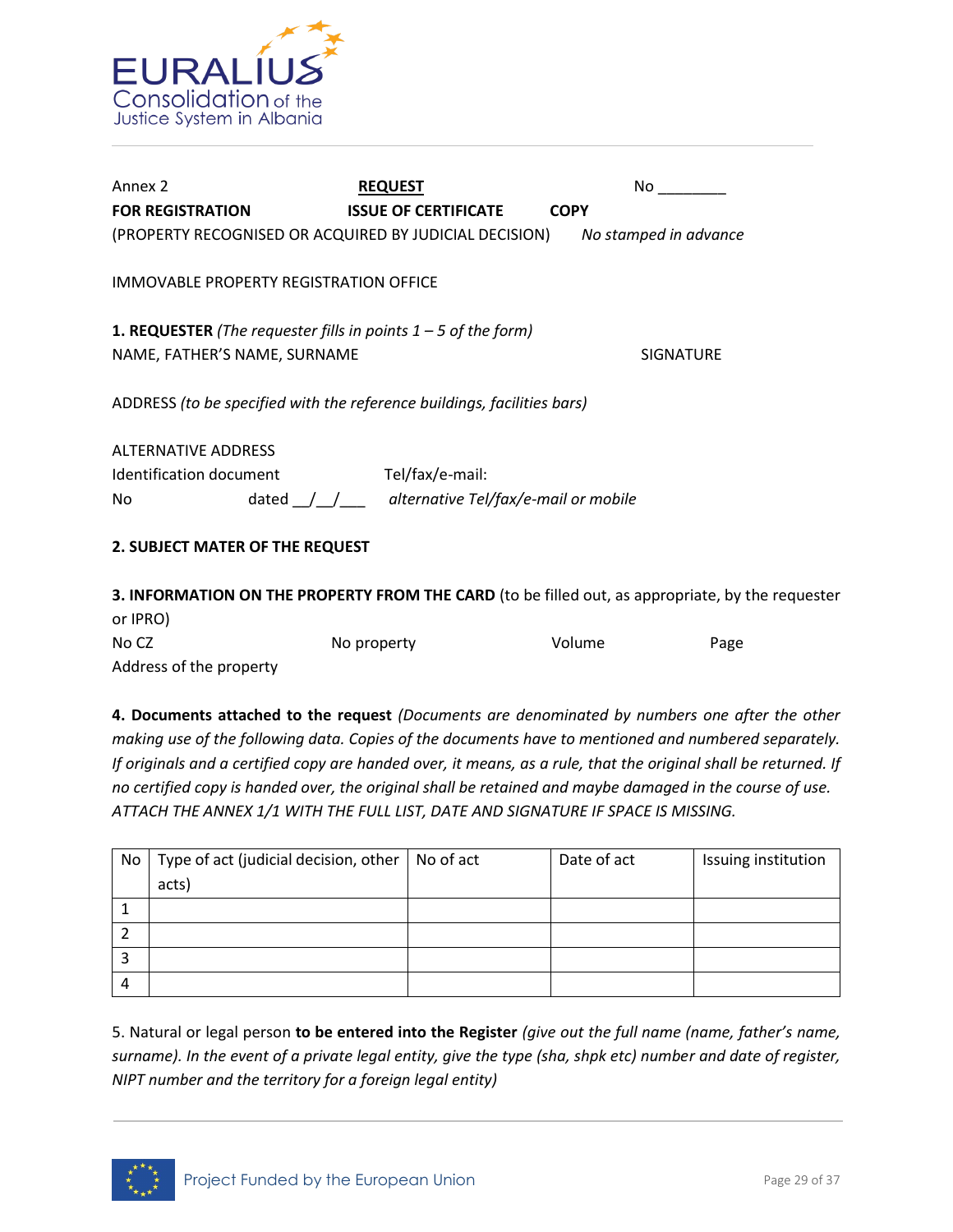

**6. ADMITTING EMPLOYEE** Date of admission (d) (m) (y) (time) *(Date and time of admission and seal of IPRO shall be marked in 3 copies of the form, one of which shall be returned to the requester as a filing evidence)* 

| Name  | Surname | signature | Seal |
|-------|---------|-----------|------|
| _____ |         |           |      |

#### Position:\_\_\_\_

I CERTIFY THAT THE DOCUMENTS BEING PRODUCED FOR REGISTRATION ARE CORRECT AND LEGALLY ADMISSIBLE AND THEY WERE TAKEN OVER.

# **7. PAYMENT FOR REGISTRATION**

| TYPE OF        | <b>FEE</b> | <b>DATE</b> | DATE                 | OF. | NR.     | OF. | FINE IN     | <b>TOTAL</b> | <b>TAX</b> | <b>TOTAL</b>   |
|----------------|------------|-------------|----------------------|-----|---------|-----|-------------|--------------|------------|----------------|
| <b>SERVICE</b> |            | OF DOC      | SUBMISSION   DAYS IN |     |         |     | <b>DAYS</b> | <b>FINE</b>  |            | <b>PAYMENT</b> |
|                |            |             | <b>WITH IPRO</b>     |     | DEFAULT |     |             |              |            |                |
|                |            |             |                      |     |         |     |             |              |            |                |
|                |            |             |                      |     |         |     |             |              |            |                |
|                |            |             |                      |     |         |     |             |              |            |                |

Fee + Fine + Tax

#### **8. PAYMENT FOR THE CERTIFICATE / COPY OF DOCUMENTS**

| CERTIFICATE / COPY | <b>NO</b> | <b>FEE</b> | <b>TOTAL</b> |
|--------------------|-----------|------------|--------------|
|                    |           |            |              |
|                    |           |            |              |

#### **GRANT TOTAL**

Seal and signature of cashier

#### **9. TRANSACTIONS WITH IPRO**

| Verification act 1 | Transactions in   Transactions |          | Placing reg no | Entering<br>into | Manual       |
|--------------------|--------------------------------|----------|----------------|------------------|--------------|
| Date               | Indicative map                 | with KPP |                | computer         | Registration |
|                    | Date                           | Date     | No             |                  |              |
|                    |                                |          |                |                  |              |
| Entry              | Entry                          | Entry    | Date           | Date             | Date         |
| Outgoing           | Outgoing                       | Outgoing |                |                  |              |

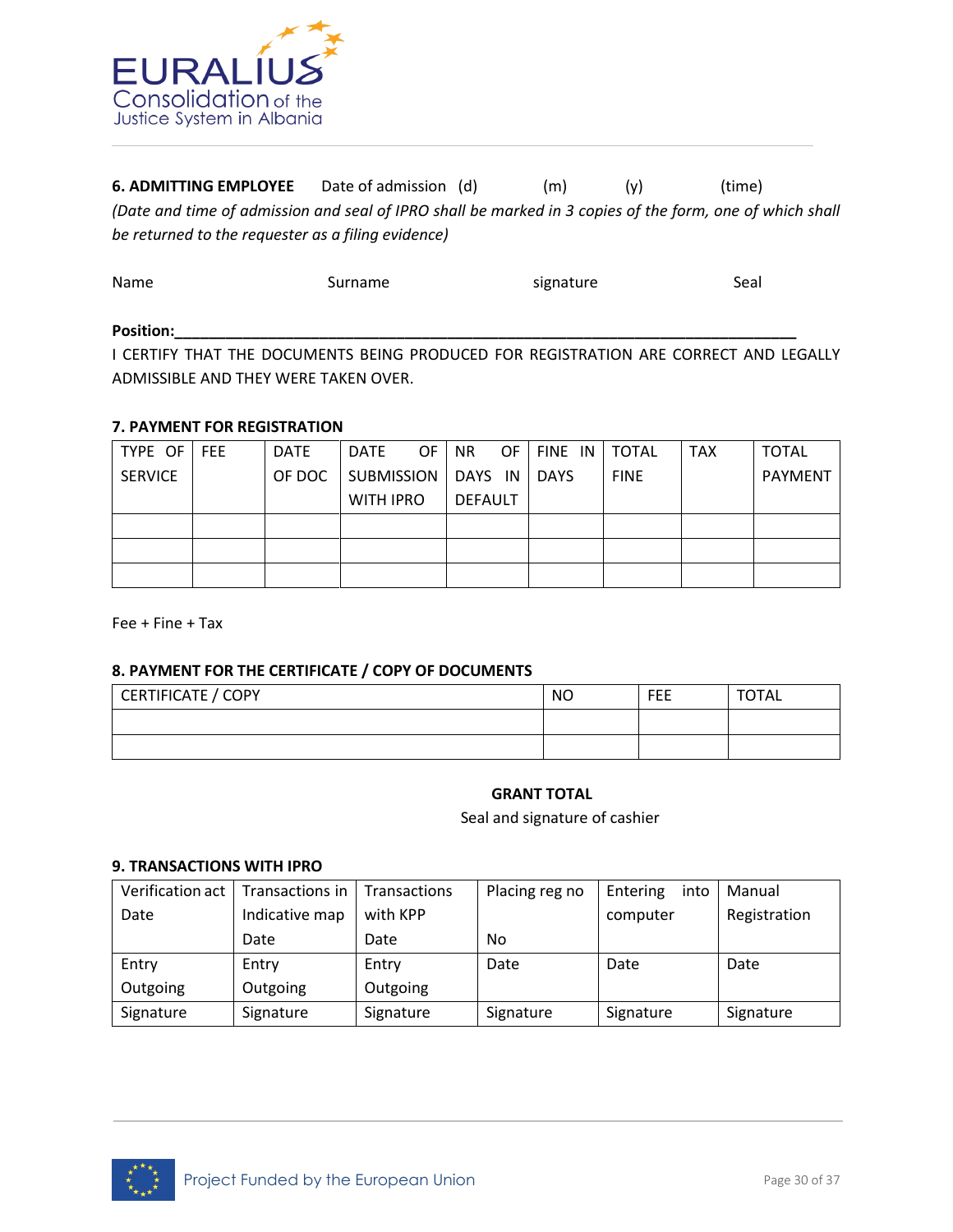

# **10. VERIFICATIONS OF JUDICIAL DECISION** (Place X in the respective box)

| 10.1  | The act contains the day, month and year of editing and type of act             |  |
|-------|---------------------------------------------------------------------------------|--|
| 10.2  | The act contains the venue of editing, number of repertoire and collection,     |  |
|       | name and surname of notary and location of the notary office                    |  |
| 10.3  | The act contains the name, surname, name of father, date of birth, profession   |  |
|       | and residence of parties, denomination and centre, as long as it is about a     |  |
|       | legal entity; name father's name and surname of their representative and of     |  |
|       | any other person in the act, as well as the verification made by the notary for |  |
|       | the identity of the parties, legal capacity and capacity to act.                |  |
| 10.4  | The act contains the declarations, so parties and the acts submitted by them,   |  |
|       | and the location and the boundaries of the immovable properties.                |  |
| 10.5  | The act was signed regularly by the parties (or with authorisation) and by the  |  |
|       | participants to the act in the presence o the notary, writing down their name   |  |
|       | and surname in full.                                                            |  |
| 10.6  | The act contains the signature of the notary, his own seals and the tax stamp.  |  |
| 10.7  | The act does not contain deletion of works or sentences and neither signs,      |  |
|       | unless they have been put in brackets, the deleted number has been              |  |
|       | mentioned and the notary and parties have signed alongside.                     |  |
| 10.8  | The act contains the number of pages, binding and sealing by the notary.        |  |
| 10.9  | The act is original, and any other act administered before the notary has been  |  |
|       | certified by him to be the same as the original                                 |  |
| 10.10 | The immovable property being the subject matter for registration appears in     |  |
|       | the IPRO registers on behalf of the alienator mentioned in the notary act       |  |
| 10.11 | The data surrounding the property being immovable property define clearly       |  |
|       | the geographic positioning of the property being requested to be registered.    |  |

**11. PROPOSAL OF EMPLOYEE** (to be filled out in clear writing, without overlapping or spaces in-between the lines.

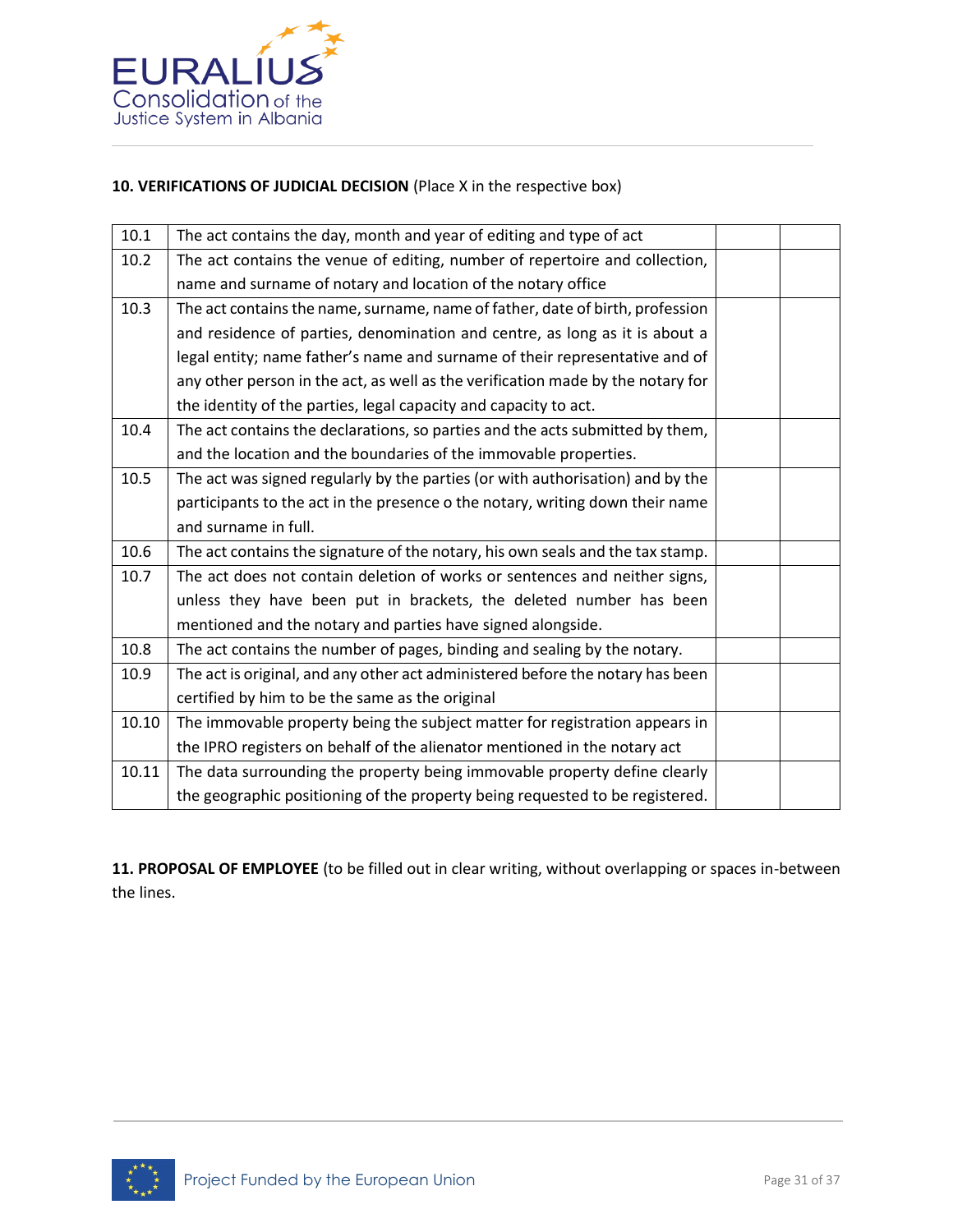

Cooperating employees:

| Name                             | Surname                                                                                      | Position    | Date                    | Signature                            |
|----------------------------------|----------------------------------------------------------------------------------------------|-------------|-------------------------|--------------------------------------|
|                                  |                                                                                              |             |                         |                                      |
| Name                             | Surname                                                                                      | Position    | Date                    | Signature                            |
|                                  |                                                                                              |             |                         |                                      |
| Name                             | Surname                                                                                      | Position    | Date                    | Signature                            |
| <b>12. DECISION OF REGISTRAR</b> | No                                                                                           | Dated $/ /$ |                         |                                      |
| <b>Request ADMITTED</b>          |                                                                                              |             | <b>Request REJECTED</b> |                                      |
| Request registered with          |                                                                                              |             |                         | File passed on to Registrar in Chief |
| No                               |                                                                                              |             |                         |                                      |
| Date                             |                                                                                              |             |                         |                                      |
|                                  | I CERTIFY THAT I HAVE VERIFIED THE REGISTRATION / ISSUE OF CERTIFICATE AS APPROPRIATE AND IN |             |                         |                                      |
|                                  | <b>ACCORDANCE WITH THE LAW</b>                                                               |             |                         |                                      |

REGISTRAR (or authorised person) Date many metal base in the Date many metal of the Date many metal of the Date many metal of the Ref. of the Date many metal of the Date many metal of the Date many metal of the Date many m *(signature and seal)* 

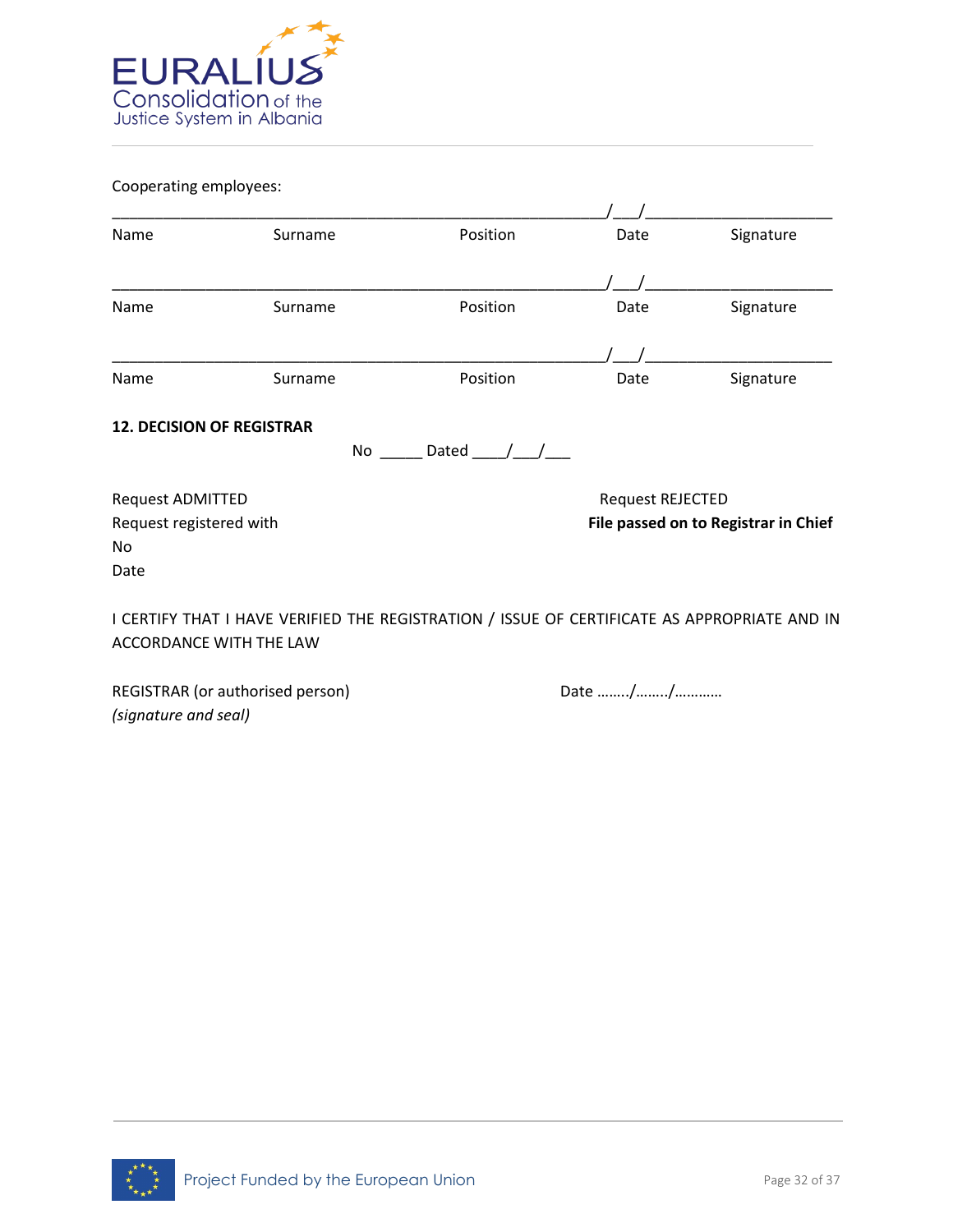

| Annex 3                                                                                                 | <b>REQUEST</b>                                           | No.                   |
|---------------------------------------------------------------------------------------------------------|----------------------------------------------------------|-----------------------|
| <b>FOR REGISTRATION</b>                                                                                 | <b>ISSUE OF CERTIFICATE</b>                              | <b>COPY</b>           |
| (PROPERTY RECOGNISED OR ACQUIRED BY JUDICIAL DECISION)                                                  |                                                          | No stamped in advance |
| IMMOVABLE PROPERTY REGISTRATION OFFICE                                                                  |                                                          |                       |
| <b>1. REQUESTER</b> (The requester fills in points $1 - 5$ of the form)<br>NAME, FATHER'S NAME, SURNAME |                                                          | <b>SIGNATURE</b>      |
| ADDRESS (to be specified with the reference buildings, facilities bars)                                 |                                                          |                       |
| <b>ALTERNATIVE ADDRESS</b>                                                                              |                                                          |                       |
| Identification document                                                                                 | Tel/fax/e-mail:                                          |                       |
| No                                                                                                      | dated $\int$ $\int$ alternative Tel/fax/e-mail or mobile |                       |
| 2. SUBJECT MATER OF THE REQUEST                                                                         |                                                          |                       |
|                                                                                                         |                                                          |                       |

**3. INFORMATION ON THE PROPERTY FROM THE CARD** (to be filled out, as appropriate, by the requester or IPRO) No CZ No property No volume Page Address of the property

**4. Documents attached to the request** *(Documents are denominated by numbers one after the other making use of the following data. Copies of the documents have to mentioned and numbered separately. If originals and a certified copy are handed over, it means, as a rule, that the original shall be returned. If no certified copy is handed over, the original shall be retained and maybe damaged in the course of use. ATTACH THE ANNEX 1/1 WITH THE FULL LIST, DATE AND SIGNATURE IF SPACE IS MISSING.* 

| No | Type of act (judicial decision, other $\vert$ No of act | Date of act | Issuing institution |
|----|---------------------------------------------------------|-------------|---------------------|
|    | acts)                                                   |             |                     |
|    |                                                         |             |                     |
|    |                                                         |             |                     |
| э  |                                                         |             |                     |
| 4  |                                                         |             |                     |

5. Natural or legal person **to be entered into the Register** *(give out the full name (name, father's name, surname). In the event of a private legal entity, give the type (sha, shpk etc) number and date of register, NIPT number and the territory for a foreign legal entity)*

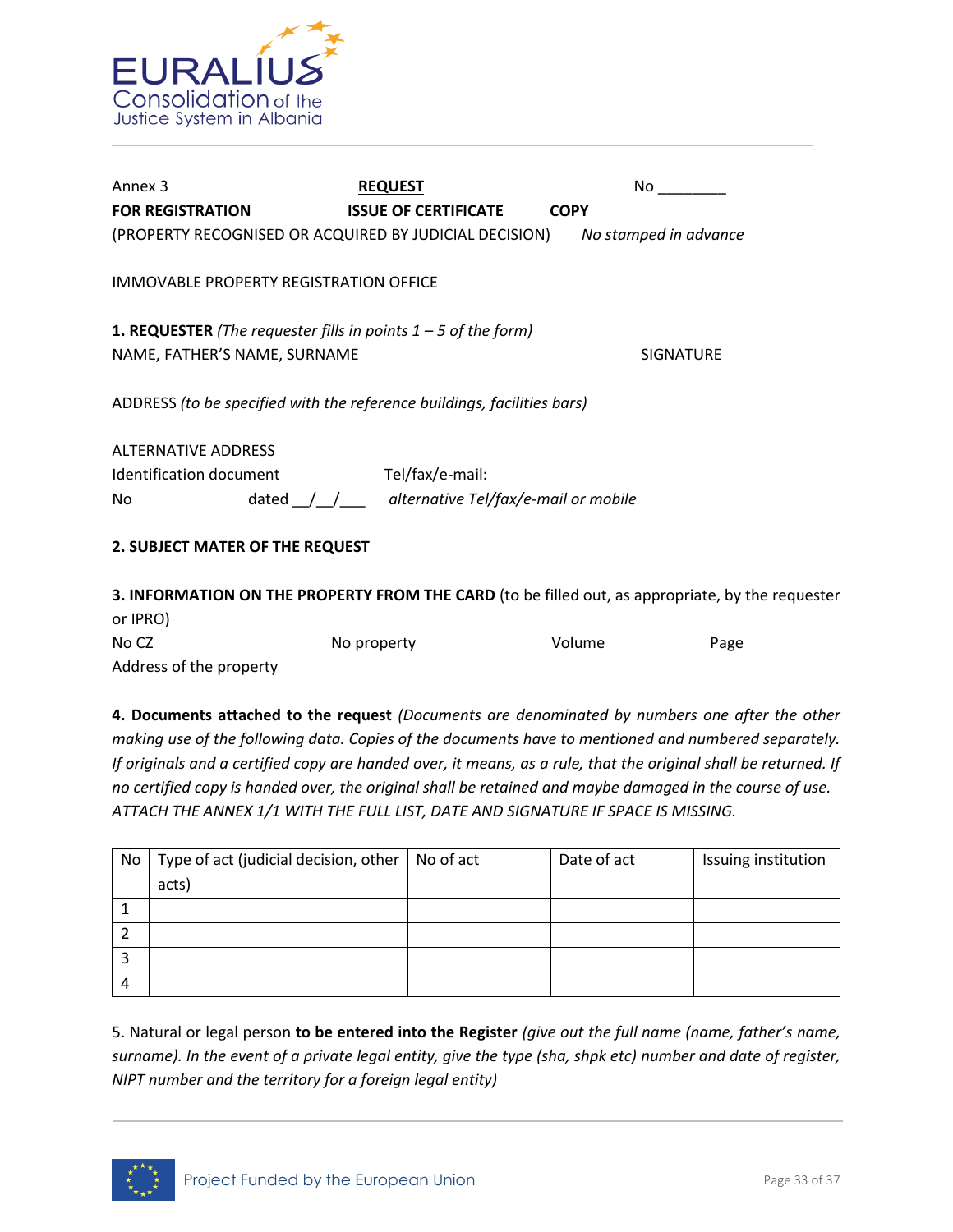

**6. ADMITTING EMPLOYEE** Date of admission (d) (m) (y) (time) *(Date and time of admission and seal of IPRO shall be marked in 3 copies of the form, one of which shall be returned to the requester as a filing evidence)* 

| Name  | Surname | signature | Seal |
|-------|---------|-----------|------|
| $  -$ |         |           |      |

#### Position:\_\_\_\_

I CERTIFY THAT THE DOCUMENTS BEING PRODUCED FOR REGISTRATION ARE CORRECT AND LEGALLY ADMISSIBLE AND THEY WERE TAKEN OVER.

#### **7. PAYMENT FOR REGISTRATION**

| TYPE OF        | <b>FEE</b> | <b>DATE</b> | DATE                 | OF. | NR.     | OF. | FINE IN     | <b>TOTAL</b> | <b>TAX</b> | <b>TOTAL</b>   |
|----------------|------------|-------------|----------------------|-----|---------|-----|-------------|--------------|------------|----------------|
| <b>SERVICE</b> |            | OF DOC      | SUBMISSION   DAYS IN |     |         |     | <b>DAYS</b> | <b>FINE</b>  |            | <b>PAYMENT</b> |
|                |            |             | <b>WITH IPRO</b>     |     | DEFAULT |     |             |              |            |                |
|                |            |             |                      |     |         |     |             |              |            |                |
|                |            |             |                      |     |         |     |             |              |            |                |
|                |            |             |                      |     |         |     |             |              |            |                |

Fee + Fine + Tax

#### **8. PAYMENT FOR THE CERTIFICATE / COPY OF DOCUMENTS**

| CERTIFICATE / COPY | <b>NO</b> | FEE | <b>TOTAL</b> |
|--------------------|-----------|-----|--------------|
|                    |           |     |              |
|                    |           |     |              |

# **GRANT TOTAL**

Seal and signature of cashier

#### **9. TRANSACTIONS WITH IPRO**

| Verification act 1 | l Transactions in | Transactions | Placing reg no | Entering<br>into | Manual       |
|--------------------|-------------------|--------------|----------------|------------------|--------------|
| Date               | Indicative map    | with KPP     |                | computer         | Registration |
|                    | Date              | Date         | No             |                  |              |
|                    |                   |              |                |                  |              |
| Entry              | Entry             | Entry        | Date           | Date             | Date         |
| Outgoing           | Outgoing          | Outgoing     |                |                  |              |

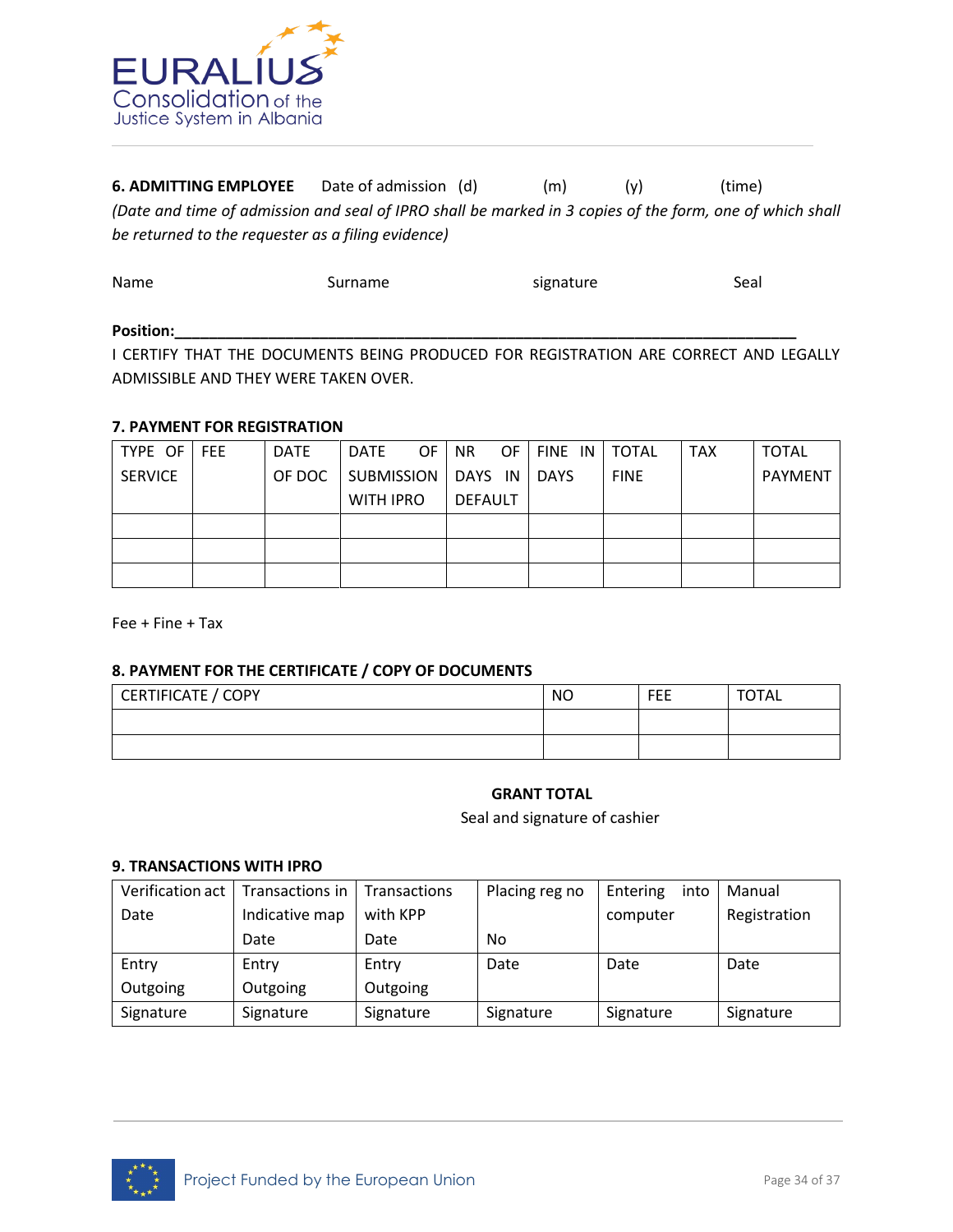

# **10. VERIFICATIONS OF ADMINISTRATIVE ACT** (Place X in the respective box)

| 10.1  | The act contains the issuing authority and any delegation of the powers        |  |
|-------|--------------------------------------------------------------------------------|--|
|       | connected to the issue of the act                                              |  |
| 10.2  | The act contains the identification of the parties, addressed to by the act.   |  |
| 10.3  | The act contains the explanation of the facts being the cause for its issue    |  |
| 10.4  | Thea act contains the legal basis whereon it relies                            |  |
| 10.5  | The act contains the date of entry into effect of the act                      |  |
| 10.6  | The act contains the signature of the employee of the issuing body or of the   |  |
|       | head of the collegial body and the respective seal of the institution          |  |
| 10.7  | The act does not contain any causes of absolute or relative invalidity of the  |  |
|       | act in compliance with the Articles 115 and 119 of the Administrative          |  |
|       | Procedure Code                                                                 |  |
| 10.8  | The legal timing regarding the administrative or judicial remedies against the |  |
|       | act has not expired                                                            |  |
| 10.9  | Ownership over the property being immovable property appears registered        |  |
|       | on behalf of another (natural or legal) person not having been party to        |  |
|       | administrative proceedings                                                     |  |
| 10.10 | Data on the property, being immovable property, are comprehensive and          |  |
|       | they clearly determine the geographic position of the property requested to    |  |
|       | be registered                                                                  |  |

**11. PROPOSAL OF EMPLOYEE** (to be filled out in clear writing, without overlapping or spaces in-between the lines.

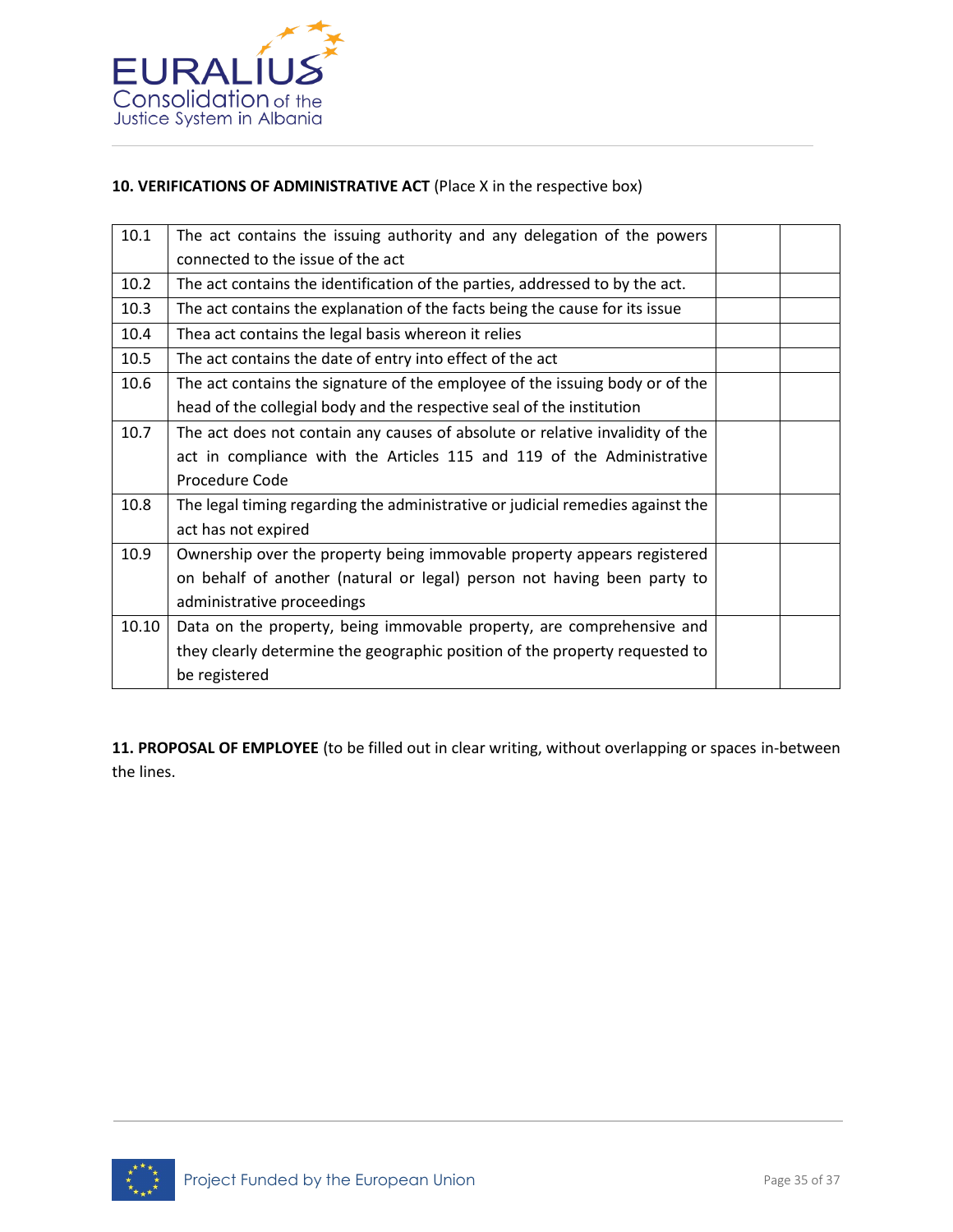

Cooperating employees:

| Name                             | Surname                                                                                                                        | Position      | Date                                 | Signature |  |
|----------------------------------|--------------------------------------------------------------------------------------------------------------------------------|---------------|--------------------------------------|-----------|--|
|                                  |                                                                                                                                |               |                                      |           |  |
| Name                             | Surname                                                                                                                        | Position      | Date                                 | Signature |  |
|                                  |                                                                                                                                |               |                                      |           |  |
| Name                             | Surname                                                                                                                        | Position      | Date                                 | Signature |  |
| <b>12. DECISION OF REGISTRAR</b> | No                                                                                                                             | Dated $/$ $/$ |                                      |           |  |
| Request ADMITTED                 |                                                                                                                                |               | Request REJECTED                     |           |  |
| Request registered with<br>No    |                                                                                                                                |               | File passed on to Registrar in Chief |           |  |
| Date                             |                                                                                                                                |               |                                      |           |  |
|                                  | I CERTIFY THAT I HAVE VERIFIED THE REGISTRATION / ISSUE OF CERTIFICATE AS APPROPRIATE AND IN<br><b>ACCORDANCE WITH THE LAW</b> |               |                                      |           |  |

REGISTRAR (or authorised person) Date many metal base in the Date many metal of the Date many metal of the Date many metal of the Ref. of the Date many metal of the Date many metal of the Date many metal of the Date many m *(signature and seal)*